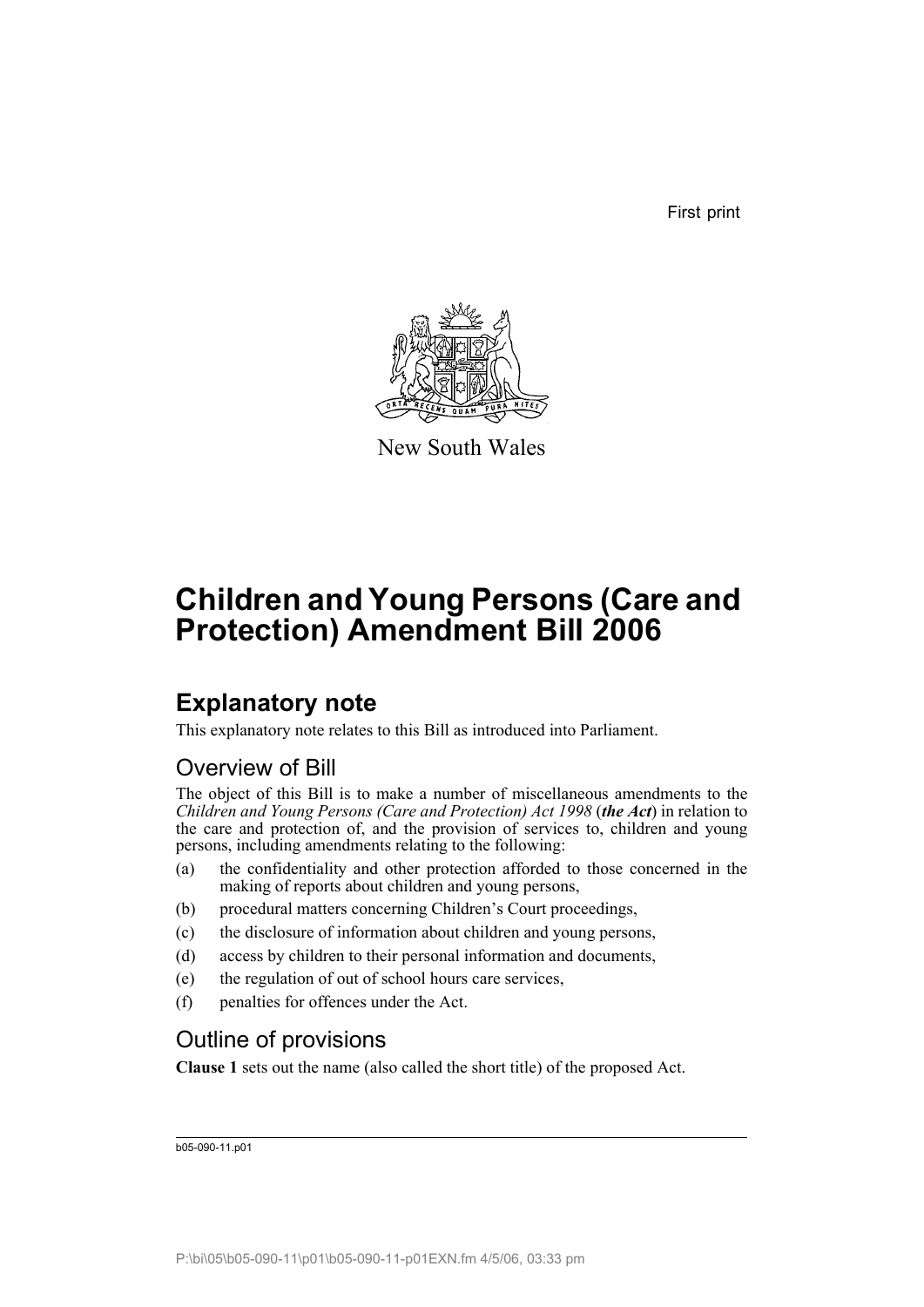Explanatory note

**Clause 2** provides for the commencement of the proposed Act on a day or days to be appointed by proclamation.

**Clause 3** is a formal provision that gives effect to the amendments to the *Children and Young Persons (Care and Protection) Act 1998* set out in Schedule 1.

**Clause 4** provides for the repeal of the proposed Act after all the amendments made by the proposed Act have commenced. Once the amendments have commenced the proposed Act will be spent and section 30 of the *Interpretation Act 1987* provides that the repeal of an amending Act does not affect the amendments made by the Act.

### **Schedule 1 Amendments**

**Schedule 1 [1]** inserts a definition of *high level identification information* in the Act. Provision is made by the Bill for limiting the disclosure of high level identification information by the Director-General (under section 51 or 154, as amended by Schedule 1 [13]–[15] and [51] and [52], respectively). A definition of *non-court proceedings*, a term used in the amendments proposed to be made by Schedule  $1\left[40\right]-\left[42\right]$ , is also inserted.

**Schedule 1 [2]** amends section 29 (1) (f) so as to provide that a duty of confidentiality in relation to the identity of a person who makes a report about a child or young person in good faith to the Director-General (or to a person who has the power or responsibility to protect the child or young person) extends to all bodies that subsequently obtain the report.

**Schedule 1 [3]** extends the protections currently provided by section 29 for persons who make reports referred to above. Under the amendment, the protections extend to a person who does not directly report but who in good faith provides information to another person who makes a report, is concerned in the making of such a report or otherwise causes such a report to be made.

**Schedule 1 [4]** extends the protections given by section 29 to persons who make certain other reports in good faith. At present, those protections are limited to those who make reports under sections 24, 25, 27 and 122. The proposed amendment will extend the protections to those who make reports under sections 120 (Homelessness of children) and 121 (Homelessness of young persons).

**Schedule 1 [5]** amends a provision that refers to a child or young person removed from a place of risk or certain other places and who is placed in the "care and protection" of the Director-General (which is not defined) to refer instead to the child or young person being under the "care responsibility" of the Director-General, that is, to the Director-General who will thereby have the authority to exercise the functions specified in section 157 of the Act in relation to the child or young person. This ensures consistency of language with other sections of the Act. **Schedule 1 [6], [8], [11], [12], [18], [48], [58] and [71]–[74]** make amendments for the purposes of consistency of language of the Act that are similar to the amendment made by Schedule  $1 \, 5$ ].

Explanatory note page 2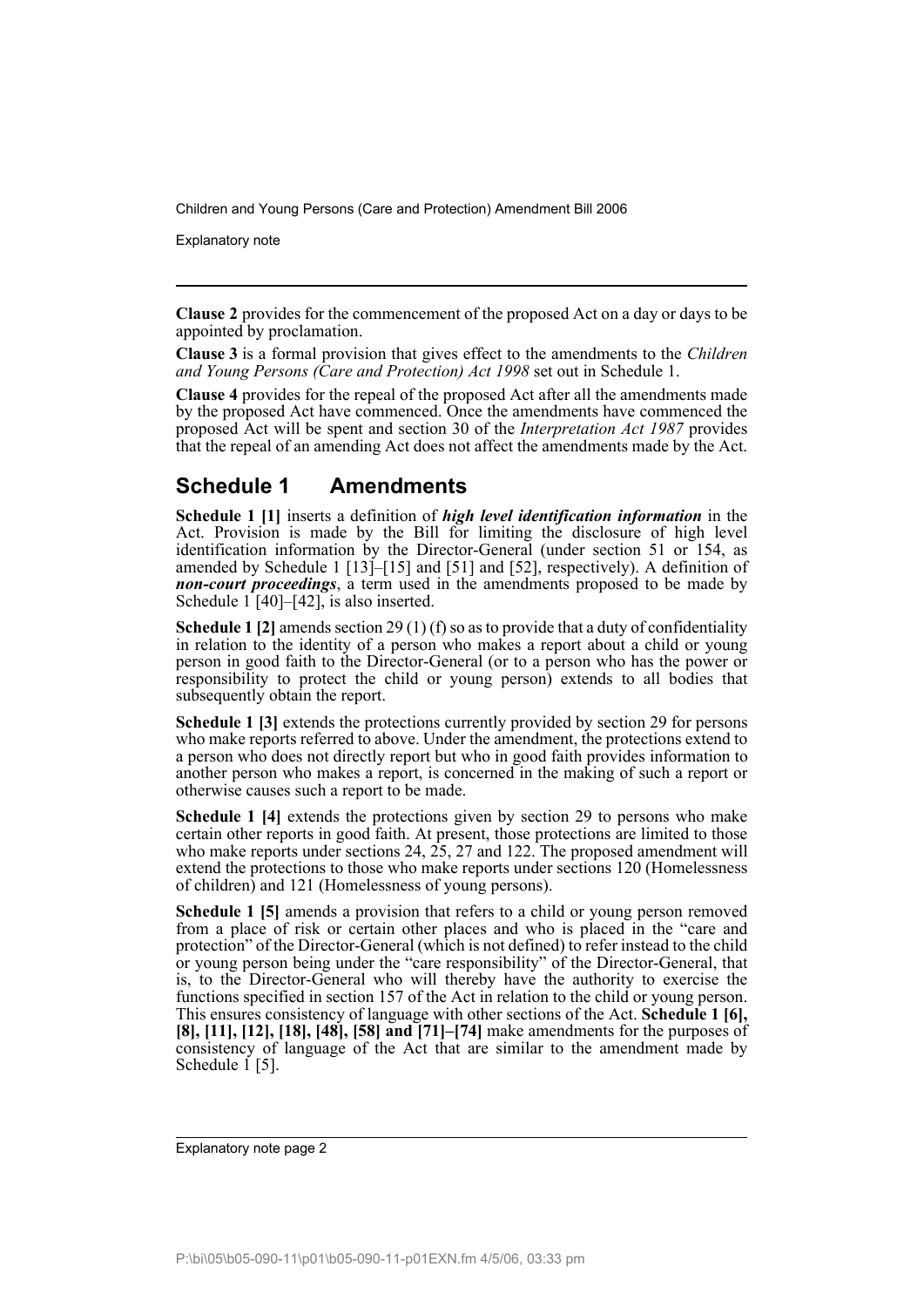Explanatory note

**Schedule 1 [9]** provides that if an application is made for an extension of an emergency care and protection order before the order expires, the order remains in force until the Children's Court makes a final determination on the application, even if that determination is after the original expiry date.

**Schedule 1 [10]** omits a section that is proposed to be transferred by Schedule 1 [31] to Part 2 of Chapter 5 of the Act (as proposed section 90A). The effect of this (together with the amendment to section  $4\overline{5}$  (4) by Schedule 1 [7]) is that an order prohibiting any person, including the parent of a child or young person, from doing anything that could be done by the parent in carrying out his or her parental responsibilities can be made by the Children's Court in any care proceedings, including any proceedings in relation to emergency care and protection orders. At present, section 47 is located in a Division that deals only with proceedings in relation to emergency care and protection orders.

**Schedule 1 [13]** amends section 51 of the Act to provide that the Director-General is not required to release high level identification information in disclosing a child's whereabouts to his or her parents if that disclosure would be prejudicial to the safety, welfare, well-being or interests of the child. **Schedule 1 [51]** makes the same amendment to another provision of the same kind.

**Schedule 1 [14] and [15]** replace the term "whereabouts" with the term "high level identification information" in a provision that empowers the Children's Court to disclose information about a child.

**Schedule 1 [16]** inserts a note about the operation of provisions dealing with the disclosure of high level identification information about children and young persons.

**Schedule 1 [17]** provides that the orders sought in a care application can be varied, without the leave of the Children's Court, at any time before a determination is made under section 72 and, with the leave of the Children's Court, at any time after that.

**Schedule 1 [19]** provides that, although the Director-General is required to notify a child or young person who is the subject of a care application of the making of the application, the Children's Court may order the Director-General not to do so. The amendment also provides that the Children's Court may order a parent not to show an application or any particular information in the application to the parent's child or young person, and not to tell the child or young person about the application or any particular information in it.

However, the Children's Court may make any such order only if, in the opinion of the Children's Court, the psychological or other harm that is likely to be caused to the child or young person if the child or young person became aware of the application or information outweighs the prejudicial effect of the child's or young person's being unaware of the application or information or it would otherwise be detrimental to the safety, welfare or well-being of the child or young person to notify that child or young person of the application or information concerned.

**Schedule 1 [20]** permits a party to proceedings to file further documentary evidence in connection with a care application, but only with the leave of the Children's Court.

Explanatory note page 3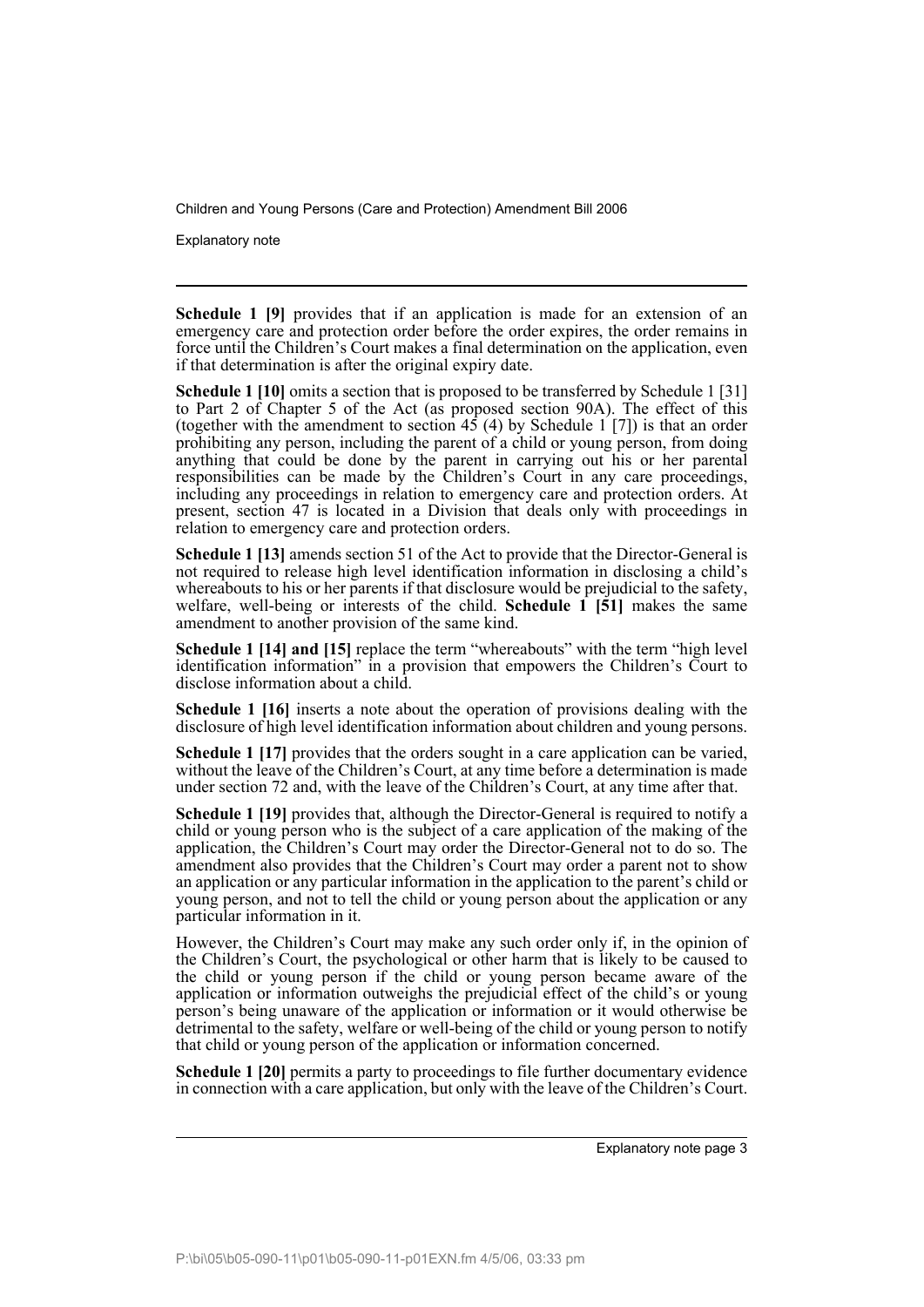Explanatory note

In particular, the proposed amendment provides that if documentary evidence has been filed in proceedings and the Children's Court subsequently determines under section 93 (3) that the rules of evidence, or specified rules of evidence, are to apply to the proceedings, the party that filed the documentary evidence may file further evidence or withdraw all or part of the evidence filed and file alternative evidence, with the leave of the Children's Court. In giving leave, the Court must be satisfied the grant of leave will not result in undue delay in the matter being finalised.

**Schedule 1 [21]** amends the reasons for which the Children's Court may make a care order. At present, such an order may be made if the child or young person is in need of care and protection or if the child's or young person's basic physical, psychological or educational needs are not being met, or are likely not to be met, by his or her parents. As a result of the amendment, a care order can be made if those needs are not being met by either the parents or the primary care-givers of the child or young person. **Schedule 1 [22]** makes a consequential amendment.

**Schedule 1 [23]** defines *primary care-giver*, in relation to a child or young person, to mean the person primarily responsible for the care and control, including day-to-day care and control, of the child or young person, who may or may not also be the person with parental or care responsibility for the child or young person.

**Schedule 1 [25]** provides that only those children who have exhibited sexually abusive behaviour may be the subject of an order to attend a therapeutic or treatment program for sexually abusive behaviours.

**Schedule 1 [26]** provides that only children convicted of an offence arising from sexually abusive behaviour are to be excluded from the possibility of the making of an order to attend a therapeutic or treatment program for sexually abusive behaviours. At present, any child the subject of criminal proceedings relating to that behaviour must be excluded.

**Schedule 1 [27]** ensures that orders can be made allocating parental responsibility to the Minister for Community Services and two or more other people (rather than just one other person) jointly. This would, for example, allow for parental responsibility to be allocated to the Minister and grandparents jointly. The amendment also ensures that orders can be made for allocating parental responsibility to more than one person.

**Schedule 1 [28]** provides that the Children's Court may order a person who makes an application for rescission or variation of a care order to notify those persons whom the Children's Court specifies of the making of the application.

**Schedule 1 [29] and [30]** provide that if an application for variation of a care order is opposed by the Director-General on a ground that has not been previously considered by the Children's Court, the ground must be proved as if it were a ground of opposition to a fresh application for a care order.

**Schedule 1 [31]** transfers section 47 of the Act to Part 2 of Chapter 5. The effect of the transfer is explained in the matter relating to Schedule 1 [10]. **Schedule 1 [7]** makes a consequential amendment.

Explanatory note page 4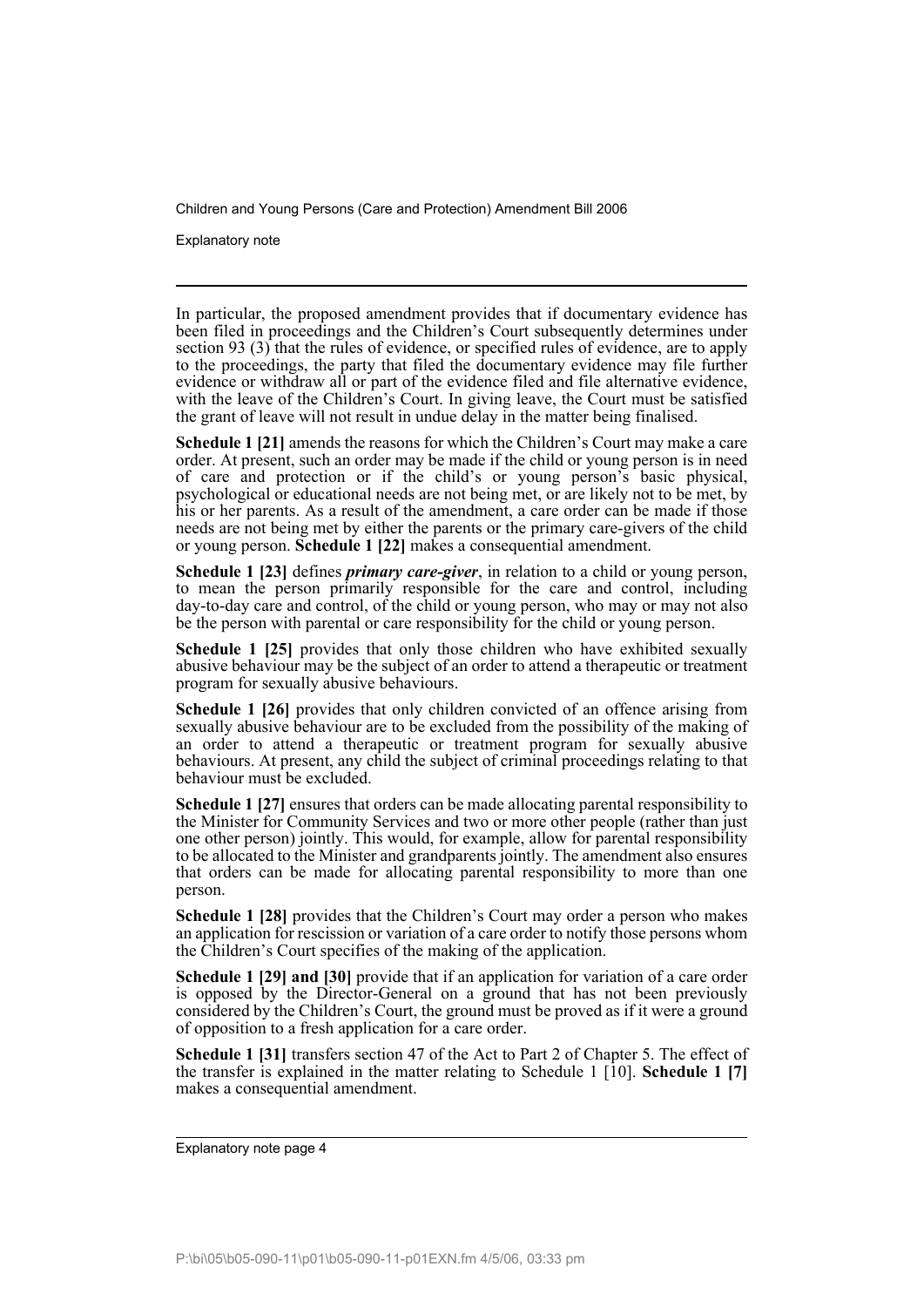Explanatory note

**Schedule 1 [32]** provides that, in proceedings before the Children's Court under the Act, the standard of proof is proof on the balance of probabilities. **Schedule 1 [24]** makes a consequential amendment.

**Schedule 1 [33]** provides that despite the fact that a child or young person is presumed to have the capacity to instruct his or her legal representative, the child or young person is not required to attend the Children's Court to give those instructions, unless required to do so under section 96 of the Act.

**Schedule 1 [34]** provides that if the Children's Court is of the opinion that a party to the proceedings is incapable of giving proper instructions to a legal representative, the Children's Court is to appoint a guardian ad litem for the person under section 100 or 101.

**Schedule 1 [35]** raises the age at which a child is presumed capable of giving proper instructions to his or her legal representative from 10 to 12 years and makes consequential amendments to other provisions. The presumption is rebuttable.

**Schedule 1 [36]–[39]** make it clear that if a child or young person is not capable of giving instructions, a guardian ad litem may be appointed.

**Schedule 1 [40]** extends a provision excluding certain persons from proceedings to all aspects of proceedings not held before the Children's Court. The provision is redrafted as the following proposed sections:

Proposed section 104 provides that while the Children's Court is hearing proceedings, or while any non-court proceedings are being held, with respect to a child or young person the Court may direct the child or young person to leave (or not to be present at) the place where the proceedings are being heard or held in certain circumstances and must, if such a direction is given in relation to court proceedings, also exclude the media.

Proposed section 104A provides for the exclusion of particular persons from proceedings (including non-court proceedings).

Proposed section 104B provides for the exclusion of the general public from proceedings.

Proposed section 104C confers an entitlement on the media to hear proceedings (other than non-court proceedings).

**Schedule 1 [41] and [42]** extend provisions prohibiting the publication of names and identifying information to all aspects of proceedings not held before the Children's Court.

**Schedule 1 [43]** extends a provision prohibiting the publication of names and identifying information to protect any child or young person who is the subject of a report under specified provisions of the Act from such publication.

Explanatory note page 5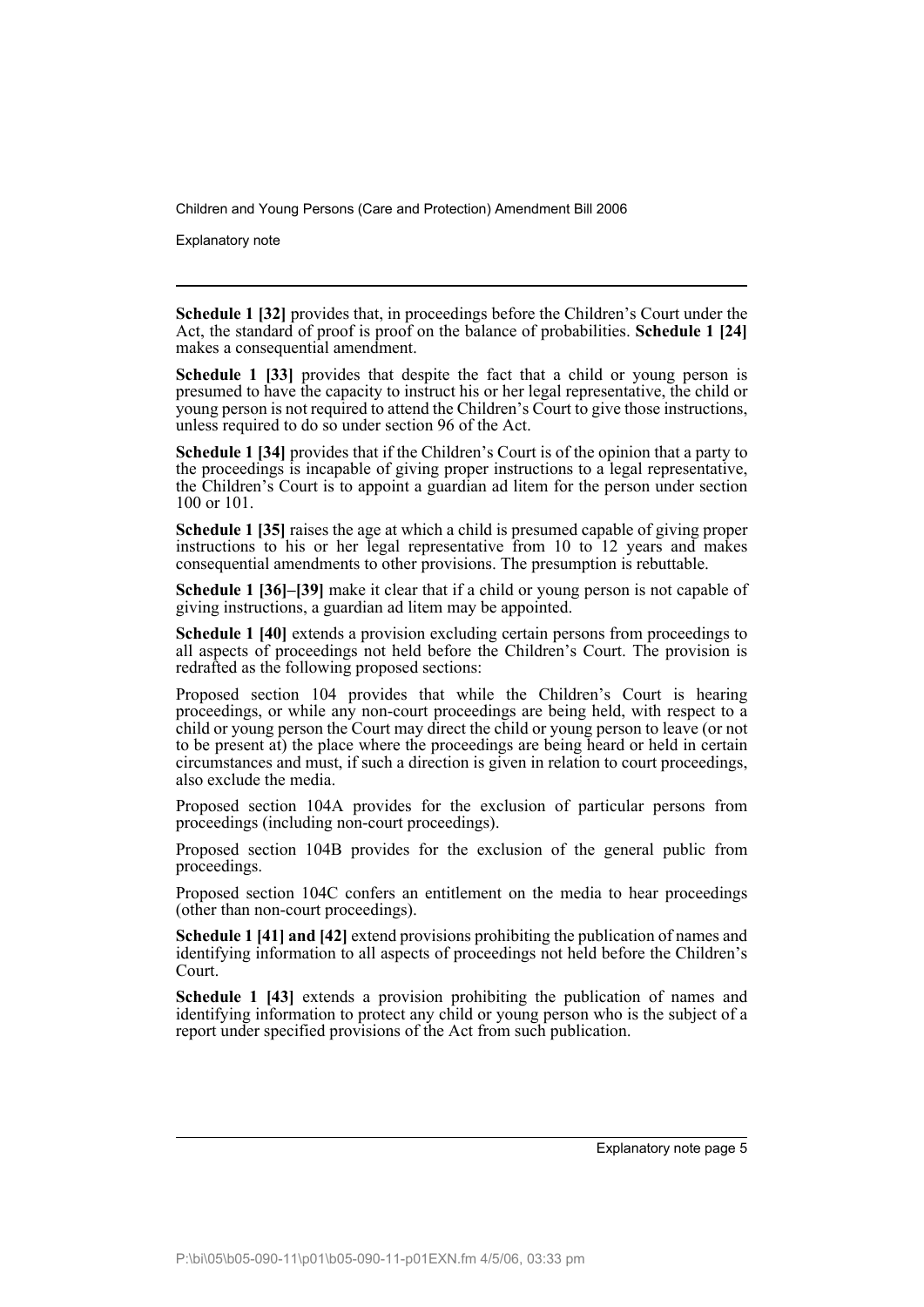Explanatory note

**Schedule 1 [45]** provides that the prohibition on the publication of names and identifying information about a child or young person applies until the child or young person reaches 25 years of age or dies (whichever occurs first).

**Schedule 1 [44]** makes a consequential amendment to a prohibition on the publication of names and identifying information about children and young persons the subject of proceedings, so that it applies to protect a child or young person even after the proceedings have been disposed of.

**Schedule 1 [46]** provides that the prohibition on the publication of names and identifying information does not apply if the child or young person has died.

**Schedule 1 [47]** provides that the Children's Court may order a person who makes an application for an order for an alternative parenting plan to notify those persons whom the Children's Court may specify of the making of the application.

**Schedule 1 [49]** makes it clear that Part 2 of Chapter 8 of the Act (Out-of-home care by order of Children's Court) applies to young persons as well as children. The other provisions of the Part refer to both children and young persons.

**Schedule 1 [50]** provides that a person who makes an application for an order for sole parental responsibility must notify those persons whom the Children's Court may specify of the making of the application.

**Schedule 1 [51]** provides that a provision of the Act that requires disclosure of a child's whereabouts to the child's parents does not require the Director-General to release high level identification information if that disclosure would be prejudicial to the safety, welfare, well-being or interests of the child.

Schedule 1 [52] replaces the term "whereabouts" with the term "high level identification information" in a provision that empowers the Children's Court to disclose information about a child or young person.

**Schedule 1 [53]** inserts a note about the disclosure of high level identification information about a child or young person.

**Schedule 1 [54]–[57]** allow an authorised carer of a child or young person to consent to minor dental surgery or dental treatment involving major surgery that is urgent.

**Schedule 1 [59]** provides that the Minister is obliged to provide accommodation for a child or young person only if the Minister has sole parental responsibility or parental responsibility in relation to residence of the child or young person.

**Schedule 1 [60]** provides that the Minister may cause to be published guidelines specifying the circumstances in which assistance may be granted after leaving out-of-home care.

**Schedule 1 [61]** provides that a child or young person is entitled to have access to information about himself or herself held by the Director-General, when he or she was under the parental responsibility of the Minister, in addition to that held by the designated agency. At present, a child or young person is entitled to access only to

Explanatory note page 6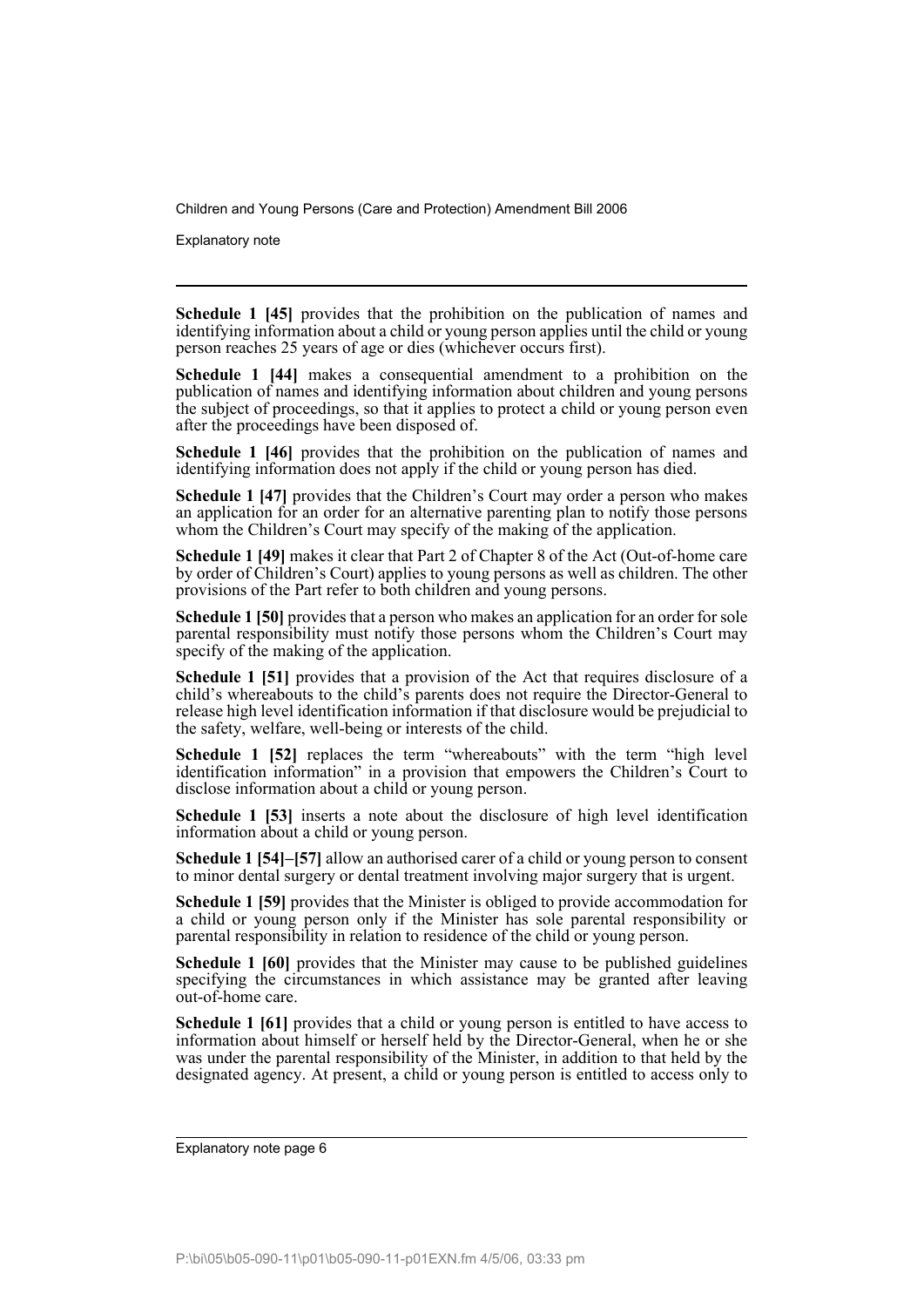Explanatory note

personal information kept by the designated agency that supervised the placement or by his or her authorised carer.

**Schedule 1 [62]** provides that information requested by a child or young person leaving out-of-home care is to be provided orally or in writing, at the option of the child or young person.

**Schedule 1 [63]** provides that a child or young person is entitled to possession of personal documents about himself or herself held by the Director-General, when he or she was under the parental responsibility of the Minister, in addition to those held by the designated agency. At present, a child or young person is entitled to possession only of documents kept by the designated agency that supervised the placement or by his or her authorised carer.

**Schedule 1 [64]** makes it clear that a designated agency that was responsible for supervising a child or young person in out-of-home care, has (if it is still in existence) an ongoing obligation to provide access to the records of that child or young person even after the records have been deposited in a records repository. The amendment provides that the Director-General must provide the designated agency that was responsible for supervising the child or young person in out-of-home care with access to the records of that child or young person that have been delivered to the Director-General, or that have been authorised by the Director-General to be deposited in the records repository nominated by the Director-General, if the designated agency requests them in order to comply with a request for the documents from the child or young person concerned.

**Schedule 1 [65]** provides that Part 6 of Chapter 8 of the Act, which allows a designated agency to disclose certain original documents held in the agency's files to a child or young person, overrides any provisions contained in the *State Records Act 1998* that may prohibit the release of original records.

**Schedule 1 [66]** omits references to a "young person" from section 177 of the Act, which is about medical and dental treatment with the consent of a person who is not an authorised person under the Act. The section provides that persons authorised to give consent to medical treatment for persons in out-of-home care under the Act are taken to be parents or guardians under the *Minors (Property and Contracts) Act 1970*. The consent of an authorised person under the Act in relation to a young person (that is, a person aged 16 or 17) would not be taken to be an effective consent for the purposes of section 49 of the *Minors (Property and Contracts) Act 1970*. That section has no application in relation to parental consent for medical treatment for young persons.

**Schedule 1 [67] and [68]** allow a children's service licence to specify a maximum of two authorised supervisors, provided that, on any one day, only one authorised supervisor can have overall responsibility for the service. This will allow for job-share positions to be available to potential authorised supervisors.

Explanatory note page 7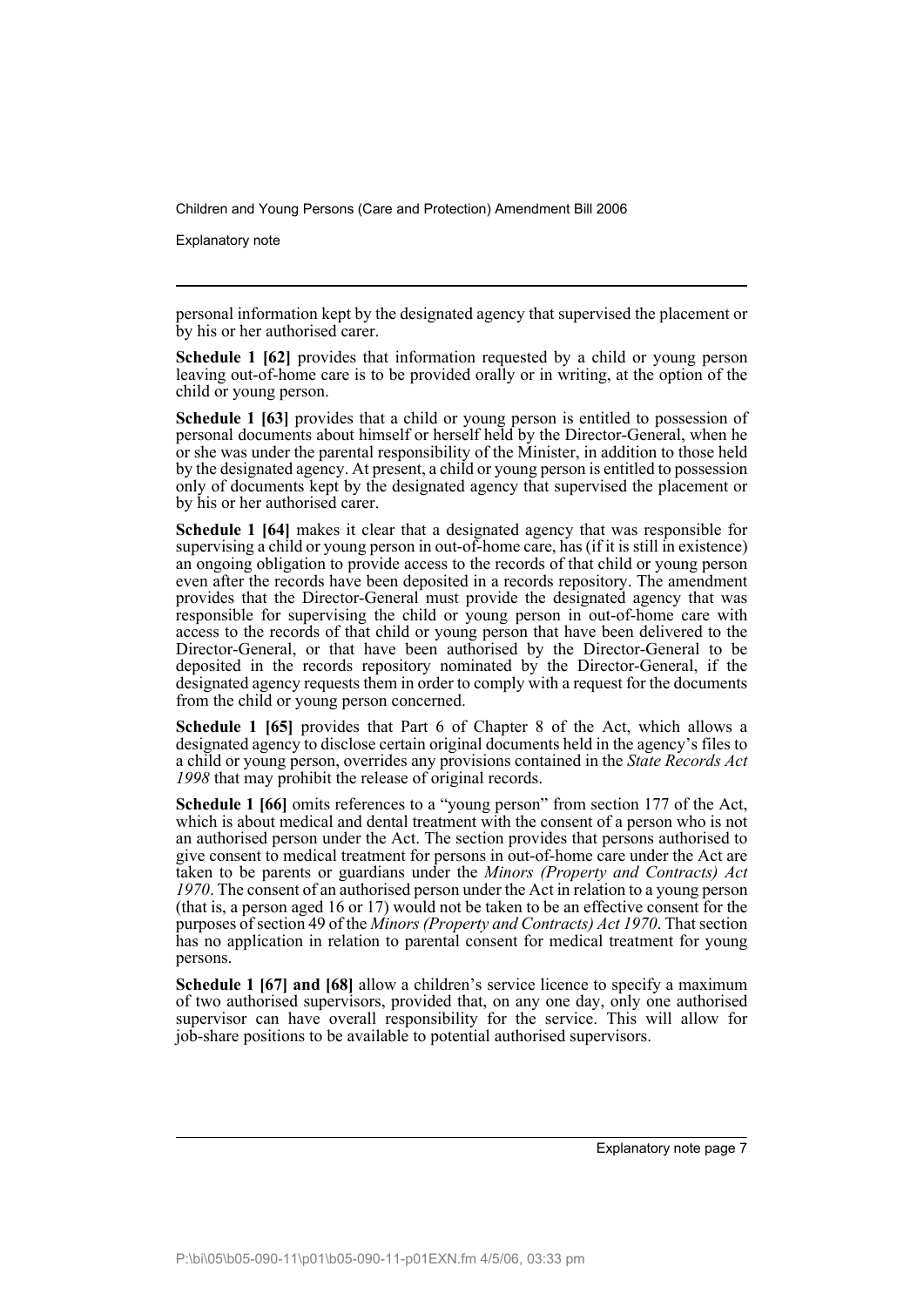Explanatory note

**Schedule 1 [69]** empowers regulations to be made to enable probity checks to be carried out on all persons over 14 years residing at the home of a family day carer or a home based carer.

**Schedule 1 [70]** empowers regulations to be made for or with respect to the provision of out of school hours care services.

**Schedule 1 [75] and [76]** enable notices to be served on a person's legal representative where a notice of address for service has been filed in accordance with the rules of the Children's Court.

**Schedule 1 [77]** provides for the Children's Court to dispense with service of a notice having regard to the physical safety, welfare or well-being of a child or young person or a party to the proceedings.

**Schedule 1 [78]** increases the maximum penalty that can be imposed by a Local Court from 100 penalty units (presently \$11,000) or the maximum monetary penalty provided by the Act for the offence, whichever is the smaller, to 200 penalty units (presently \$22,000) or the maximum monetary penalty provided by the Act for the offence, whichever is the smaller.

**Schedule 1 [79] and [81]** separate the provisions of Schedule 3 into Parts.

**Schedule 1 [80]** provides for the making of savings and transitional regulations consequent on the enactment of the proposed Act.

**Schedule 1 [82]** inserts savings and transitional provisions consequent on the enactment of the proposed Act.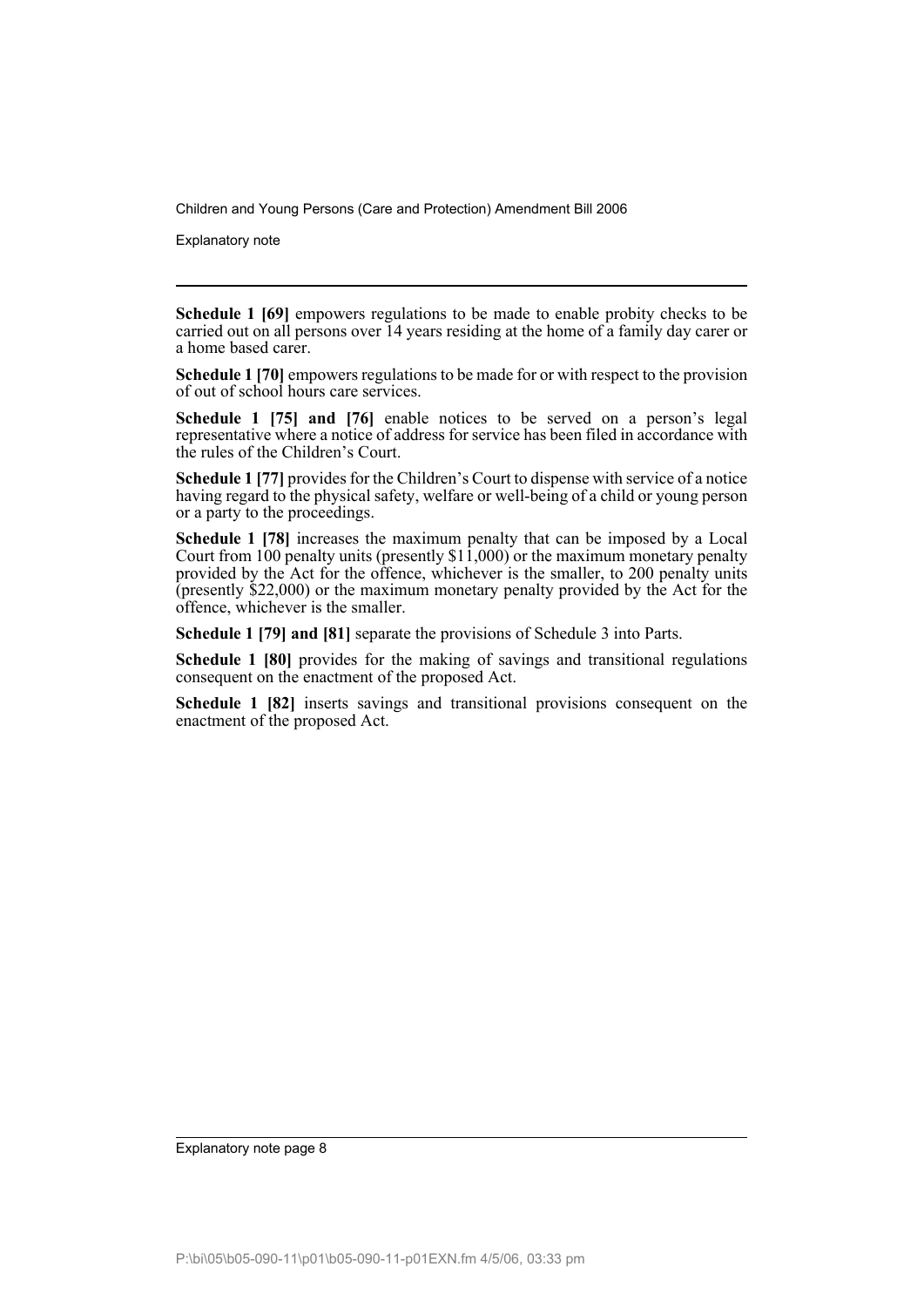First print



New South Wales

# **Children and Young Persons (Care and Protection) Amendment Bill 2006**

## **Contents**

|                                                                                  | Page |
|----------------------------------------------------------------------------------|------|
| Name of Act                                                                      |      |
| Commencement                                                                     | 2.   |
| Amendment of Children and Young Persons (Care and<br>Protection) Act 1998 No 157 | 2    |
| Repeal of Act                                                                    | 2    |
| Schedule 1 Amendments                                                            | 3    |

b05-090-11.p01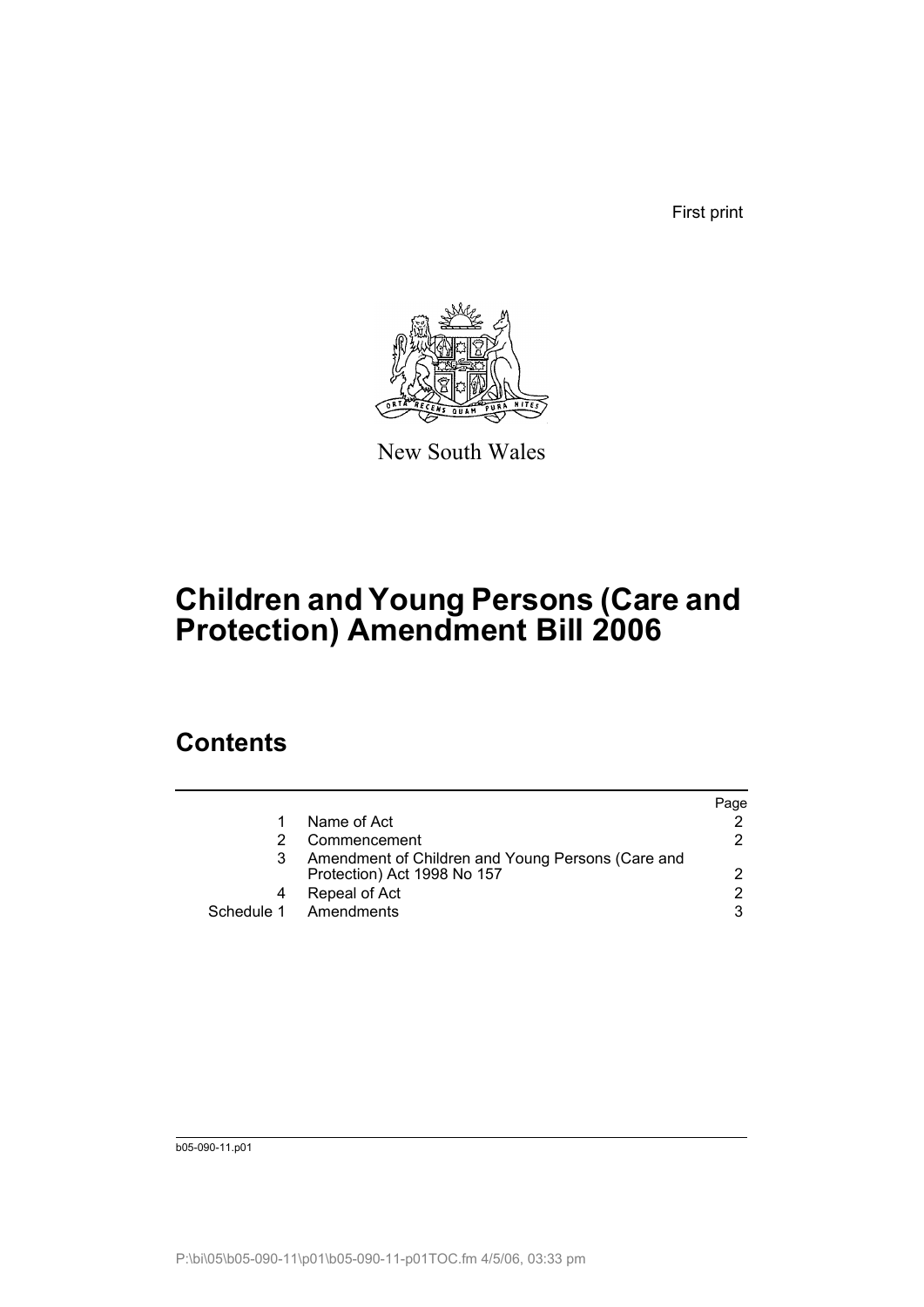Contents

Page

Contents page 2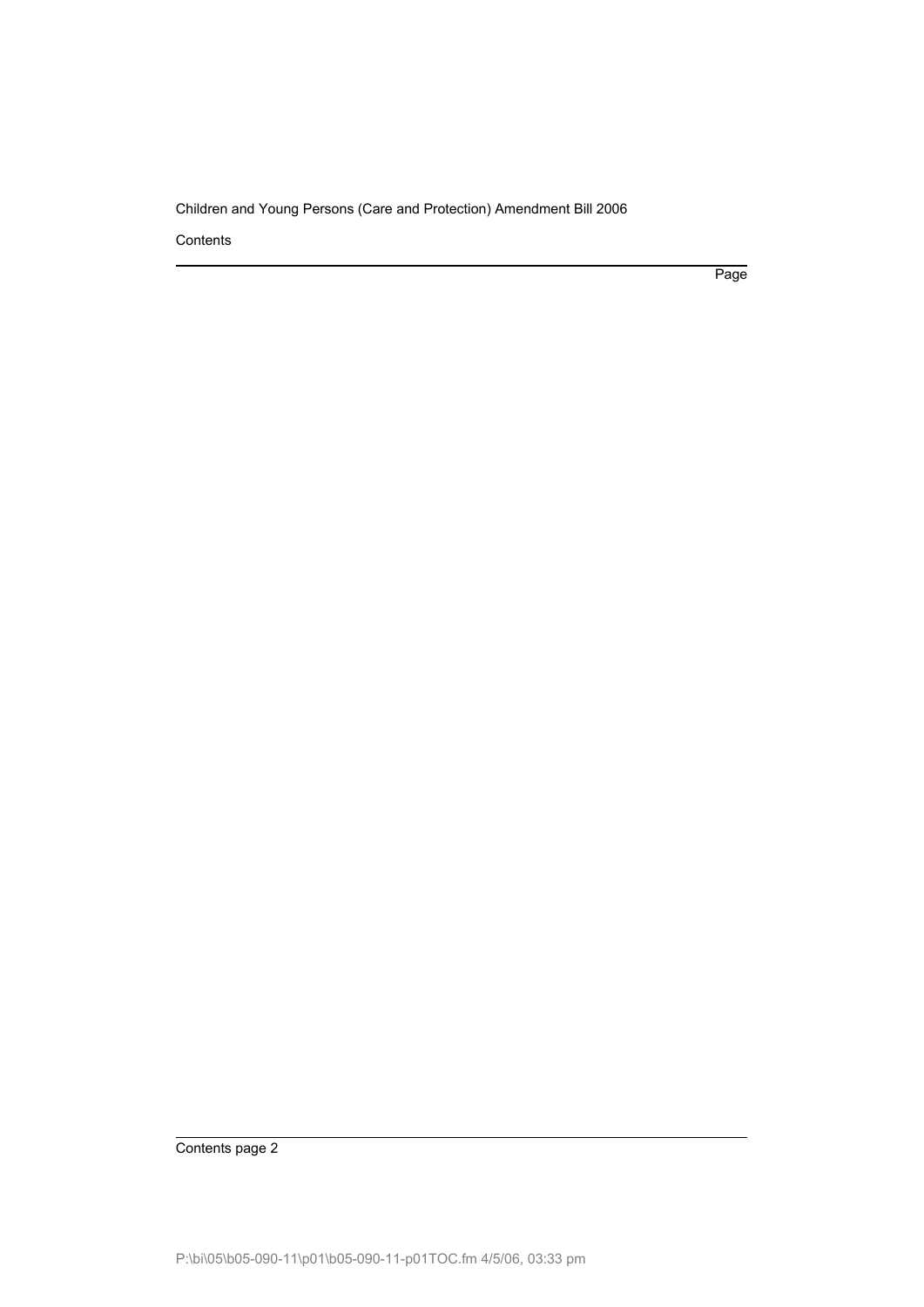

New South Wales

# **Children and Young Persons (Care and Protection) Amendment Bill 2006**

No , 2006

### **A Bill for**

An Act to amend the *Children and Young Persons (Care and Protection) Act 1998* to make further provision with respect to the care and protection of, and the provision of services to, children and young persons; and for other purposes.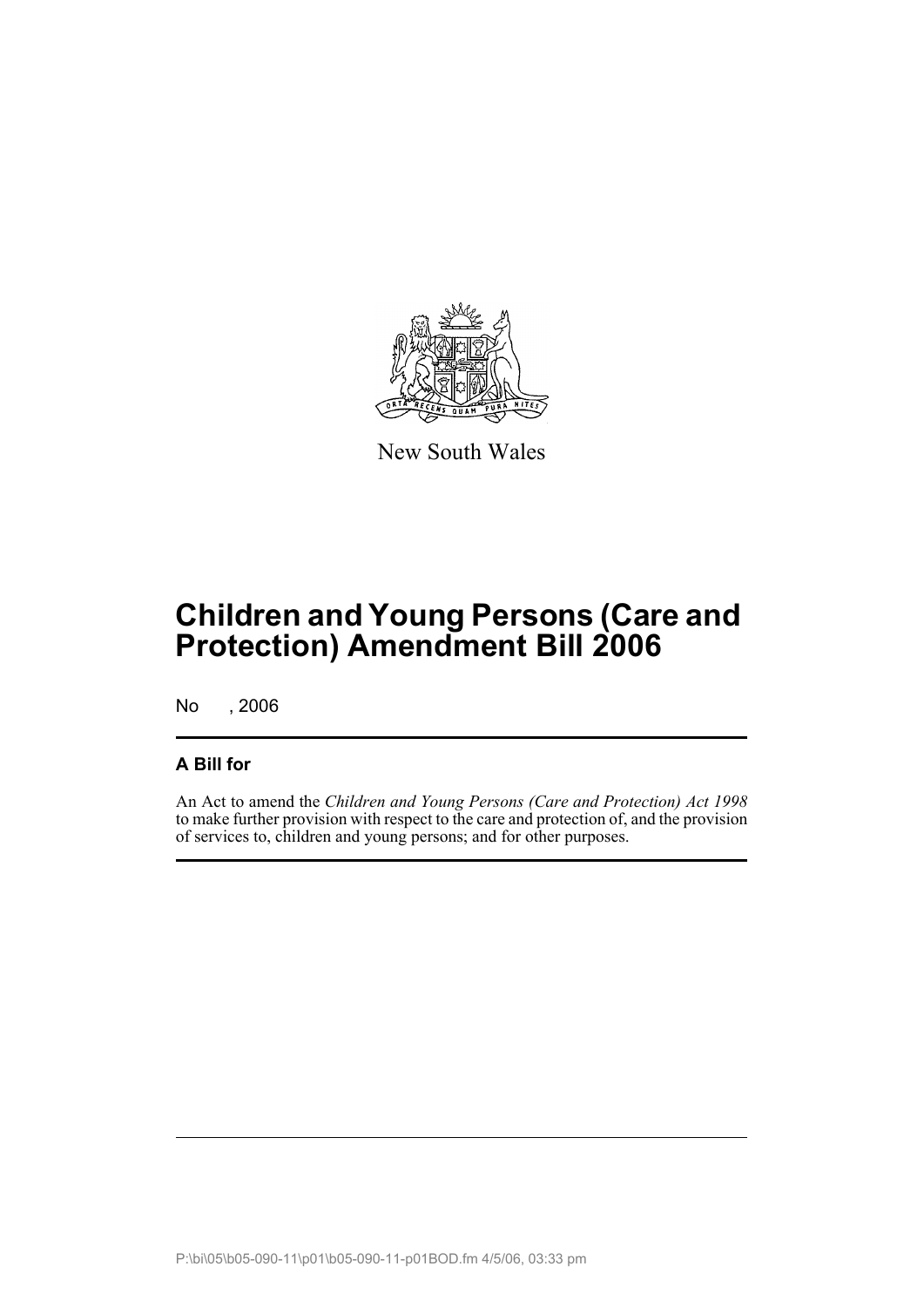<span id="page-11-3"></span><span id="page-11-2"></span><span id="page-11-1"></span><span id="page-11-0"></span>

|              | The Legislature of New South Wales enacts:                                                                                                                       |          | 1                   |  |  |  |
|--------------|------------------------------------------------------------------------------------------------------------------------------------------------------------------|----------|---------------------|--|--|--|
| 1            | Name of Act                                                                                                                                                      |          |                     |  |  |  |
|              | This Act is the Children and Young Persons (Care and Protection)<br>Amendment Act 2006                                                                           |          | 3<br>$\overline{4}$ |  |  |  |
| $\mathbf{2}$ | Commencement                                                                                                                                                     |          | 5                   |  |  |  |
|              | This Act commences on a day or days to be appointed by proclamation.                                                                                             |          | 6                   |  |  |  |
| 3            | Amendment of Children and Young Persons (Care and Protection) Act<br>1998 No 157                                                                                 |          | $\overline{7}$<br>8 |  |  |  |
|              | The Children and Young Persons (Care and Protection) Act 1998 is<br>amended as set out in Schedule 1.                                                            | 10       | 9                   |  |  |  |
| 4            | <b>Repeal of Act</b>                                                                                                                                             | 11       |                     |  |  |  |
|              | This Act is repealed on the day following the day on which all of the<br>(1)<br>provisions of this Act have commenced.                                           | 12<br>13 |                     |  |  |  |
|              | The repeal of this Act does not, because of the operation of section 30<br>(2)<br>of the <i>Interpretation Act 1987</i> , affect any amendment made by this Act. | 14<br>15 |                     |  |  |  |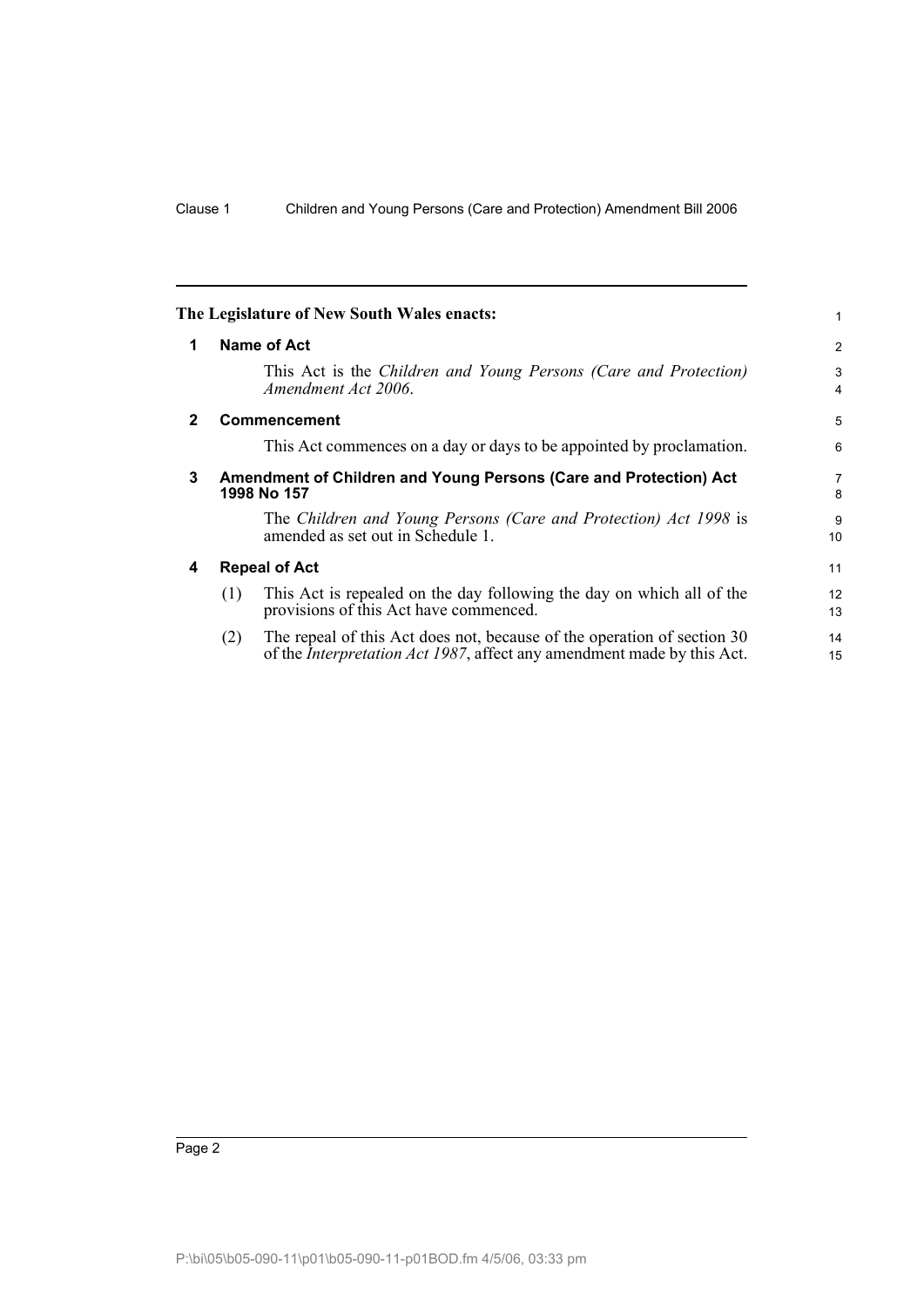Amendments **Amendments** Schedule 1

(Section 3)

1

 $\overline{2}$ 

### <span id="page-12-0"></span>**Schedule 1 Amendments**

**[1] Section 3 Definitions** Insert in alphabetical order: *high level identification information*, in relation to a child or young person who is in the care responsibility of the Director-General (whether under a temporary care arrangement or otherwise) or who is in out-of-home care, means the following: (a) the surnames of the authorised carer of the child or young person and of any other person living in the household of the authorised carer, (b) the street address and locality of the authorised carer of the child or young person, (c) the landline telephone number of the authorised carer of the child or young person, (d) details of the employment or activities of the authorised carer of the child or young person that would be sufficient to identify the authorised carer, (e) the name of the school that the child or young person is attending, (f) any other type of information prescribed by the regulations. *non-court proceedings* means any aspect of care proceedings that is not conducted before the Children's Court and includes, but is not limited to, the following: (a) any counselling, (b) any preliminary conference under section 65, (c) any alternative dispute resolution process. **[2] Section 29 Protection of persons who make reports or provide certain information** Insert "or body" after "any person" in section 29 (1) (f). 3 4 5 6 7 8 9 10 11 12 13 14 15 16 17 18 19 20 21 22 23 24 25 26 27 28 29 30 31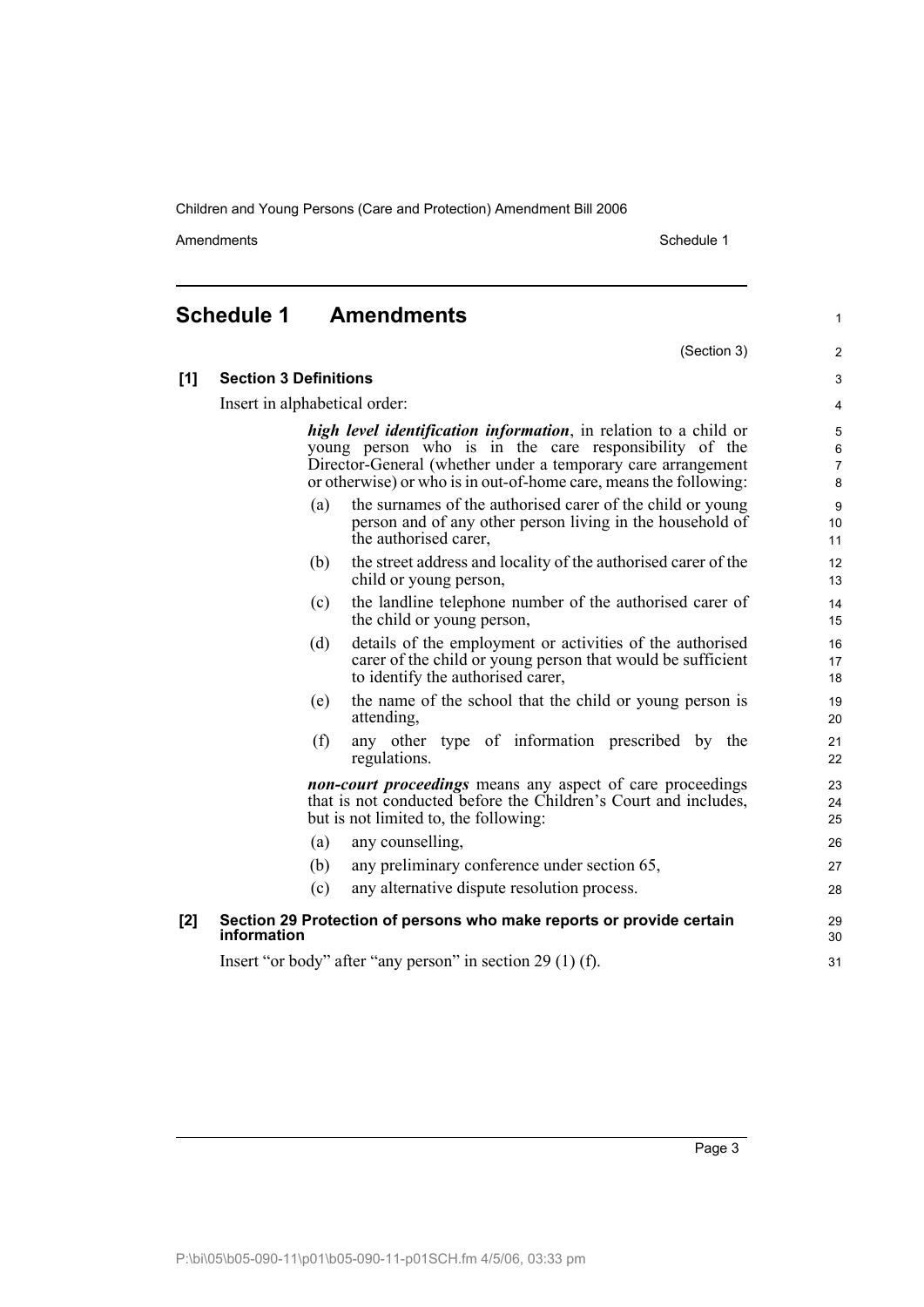| [3]    | Section 29 (3A)                |                                                                                                                                                                                                                                                                         | 1                    |
|--------|--------------------------------|-------------------------------------------------------------------------------------------------------------------------------------------------------------------------------------------------------------------------------------------------------------------------|----------------------|
|        | Insert after section $29(3)$ : |                                                                                                                                                                                                                                                                         | 2                    |
|        | (3A)                           | The protections given by this section to a person who makes a<br>report apply to:                                                                                                                                                                                       | 3<br>4               |
|        |                                | (a)<br>any person who provided information on the basis of<br>which the report was made, in good faith, to the person,<br>and                                                                                                                                           | 5<br>6<br>7          |
|        |                                | any person who otherwise was in good faith concerned in<br>(b)<br>making such a report or causing such a report to be made,                                                                                                                                             | 8<br>9               |
|        |                                | in the same way as they apply in respect of the person who<br>actually made the report.                                                                                                                                                                                 | 10<br>11             |
| [4]    |                                | Section 29 (6), definition of "report"                                                                                                                                                                                                                                  | 12                   |
|        |                                | Omit "and 122". Insert instead ", 120, 121 and 122".                                                                                                                                                                                                                    | 13                   |
| [5]    |                                | Section 43 Removal of children and young persons without warrant                                                                                                                                                                                                        | 14                   |
|        |                                | Omit "care and protection" from section 43 (5).                                                                                                                                                                                                                         | 15                   |
|        |                                | Insert instead "care responsibility".                                                                                                                                                                                                                                   | 16                   |
| [6]    |                                | Section 45 Prompt application to Children's Court for care order                                                                                                                                                                                                        | 17                   |
|        |                                | Omit "assumption of care and protection" from section 45 (1).                                                                                                                                                                                                           | 18                   |
|        |                                | Insert instead "assumption of care responsibility by the Director-General".                                                                                                                                                                                             | 19                   |
| [7]    | <b>Section 45 (4)</b>          |                                                                                                                                                                                                                                                                         | 20                   |
|        |                                | Omit "and 70". Insert instead ", 70 and 90A".                                                                                                                                                                                                                           | 21                   |
| [8]    | Section 45, note               |                                                                                                                                                                                                                                                                         | 22                   |
|        |                                | Omit "from care and protection".                                                                                                                                                                                                                                        | 23                   |
|        |                                | Insert instead "from the care responsibility of the Director-General".                                                                                                                                                                                                  | 24                   |
| [9]    |                                | Section 46 Emergency care and protection orders                                                                                                                                                                                                                         | 25                   |
|        | Insert after section $46(4)$ : |                                                                                                                                                                                                                                                                         | 26                   |
|        | (5)                            | If an application is made for the extension of an order under this<br>section before the order expires, the order remains in force until<br>the Children's Court makes a final determination on the<br>application, even if that occurs after the original expiry date. | 27<br>28<br>29<br>30 |
| $[10]$ |                                | Section 47 Order prohibiting action                                                                                                                                                                                                                                     | 31                   |
|        | Omit the section.              |                                                                                                                                                                                                                                                                         | 32                   |
|        |                                |                                                                                                                                                                                                                                                                         |                      |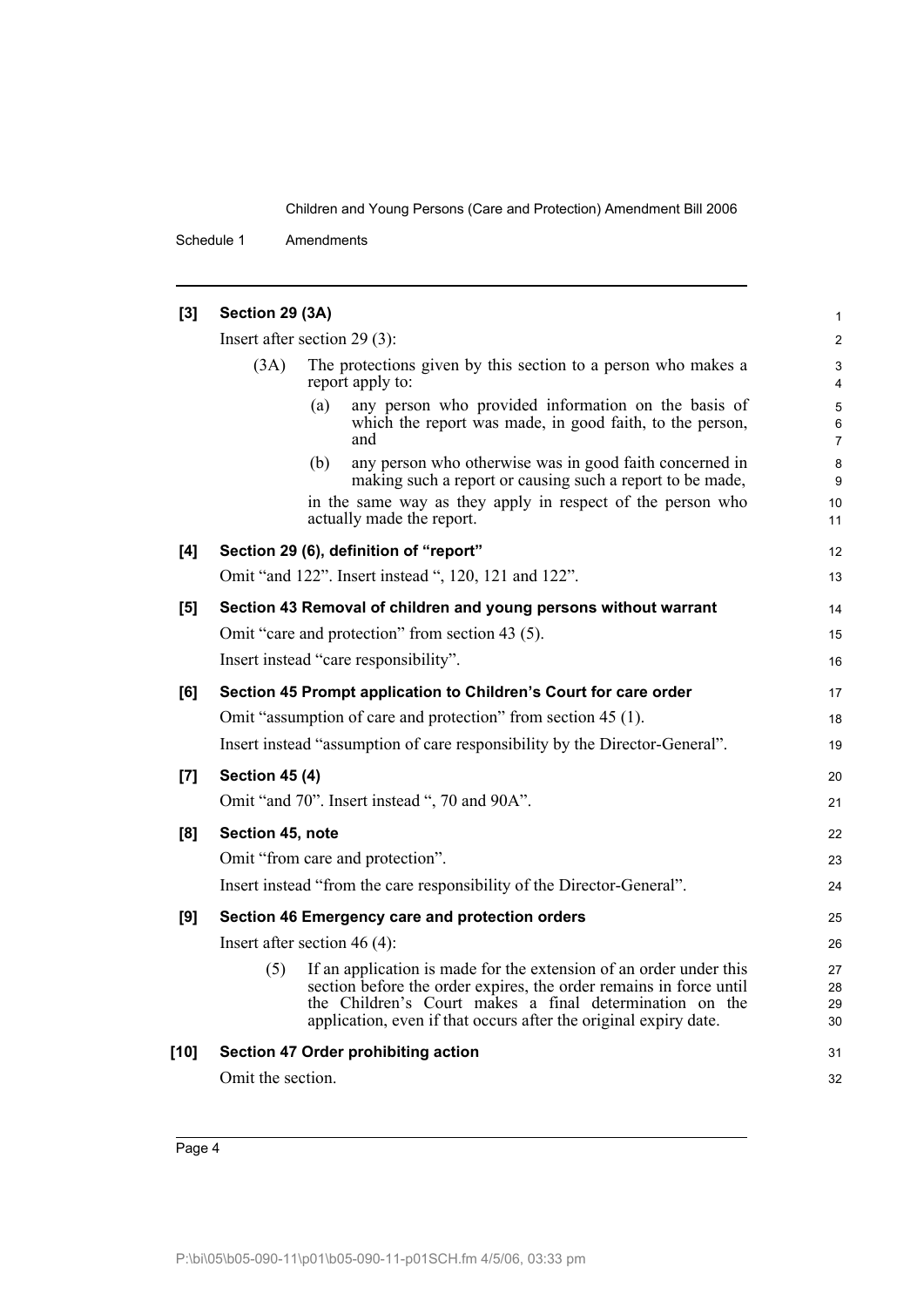| Amendments |  |  |  |
|------------|--|--|--|
|------------|--|--|--|

Schedule 1

| Chapter 5, Part 1, Division 5                                                                                                                                                                                                                                                                                                       | 1                                |
|-------------------------------------------------------------------------------------------------------------------------------------------------------------------------------------------------------------------------------------------------------------------------------------------------------------------------------------|----------------------------------|
| Omit "care and protection" from the note to the Division.                                                                                                                                                                                                                                                                           | 2                                |
| Insert instead "care responsibility".                                                                                                                                                                                                                                                                                               | 3                                |
| Section 51 Duty of Director-General to give information to certain<br>persons                                                                                                                                                                                                                                                       | 4<br>5                           |
| Omit "care and protection" wherever occurring in section 51 (1).                                                                                                                                                                                                                                                                    | 6                                |
| Insert instead "care responsibility".                                                                                                                                                                                                                                                                                               | $\overline{7}$                   |
| Section 51 (1) (b)                                                                                                                                                                                                                                                                                                                  | 8                                |
| Omit the paragraph. Insert instead:                                                                                                                                                                                                                                                                                                 | 9                                |
| (b)<br>must, in the case of a child, ensure that the child's parents<br>are kept informed of the whereabouts of the child:                                                                                                                                                                                                          | 10<br>11                         |
| if the Director-General has no reason to believe that<br>(i)<br>the disclosure of the child's whereabouts would be<br>prejudicial to the safety, welfare, well-being or<br>interests<br>of the child—by<br>disclosing<br>the<br>whereabouts of the child, or                                                                        | 12<br>13<br>14<br>15<br>16       |
| if the Director-General has reason to believe that the<br>(ii)<br>disclosure of the child's whereabouts would be<br>prejudicial to the safety, welfare, well-being or<br>child—by disclosing<br>interests<br>of the<br>only<br>information about the whereabouts of the child that<br>is not high level identification information. | 17<br>18<br>19<br>20<br>21<br>22 |
| <b>Section 51 (2)</b>                                                                                                                                                                                                                                                                                                               | 23                               |
| Omit "whose whereabouts have".                                                                                                                                                                                                                                                                                                      | 24                               |
| Insert instead "high level identification information about whom has".                                                                                                                                                                                                                                                              | 25                               |
| <b>Section 51 (2)</b>                                                                                                                                                                                                                                                                                                               | 26                               |
| Omit "the whereabouts of".                                                                                                                                                                                                                                                                                                          | 27                               |
| Insert instead "such of the high level identification information about".                                                                                                                                                                                                                                                           | 28                               |
| Section 51, note                                                                                                                                                                                                                                                                                                                    | 29                               |
| Insert after section $51(3)$ :                                                                                                                                                                                                                                                                                                      | 30                               |
| Note. If a child or young person is in the care responsibility of the<br>Director-General, high level identification information about the child or<br>young person may be released only on an order of the Children's Court<br>under this section (or under section 154, if it is a temporary care<br>arrangement).                | 31<br>32<br>33<br>34<br>35       |
|                                                                                                                                                                                                                                                                                                                                     |                                  |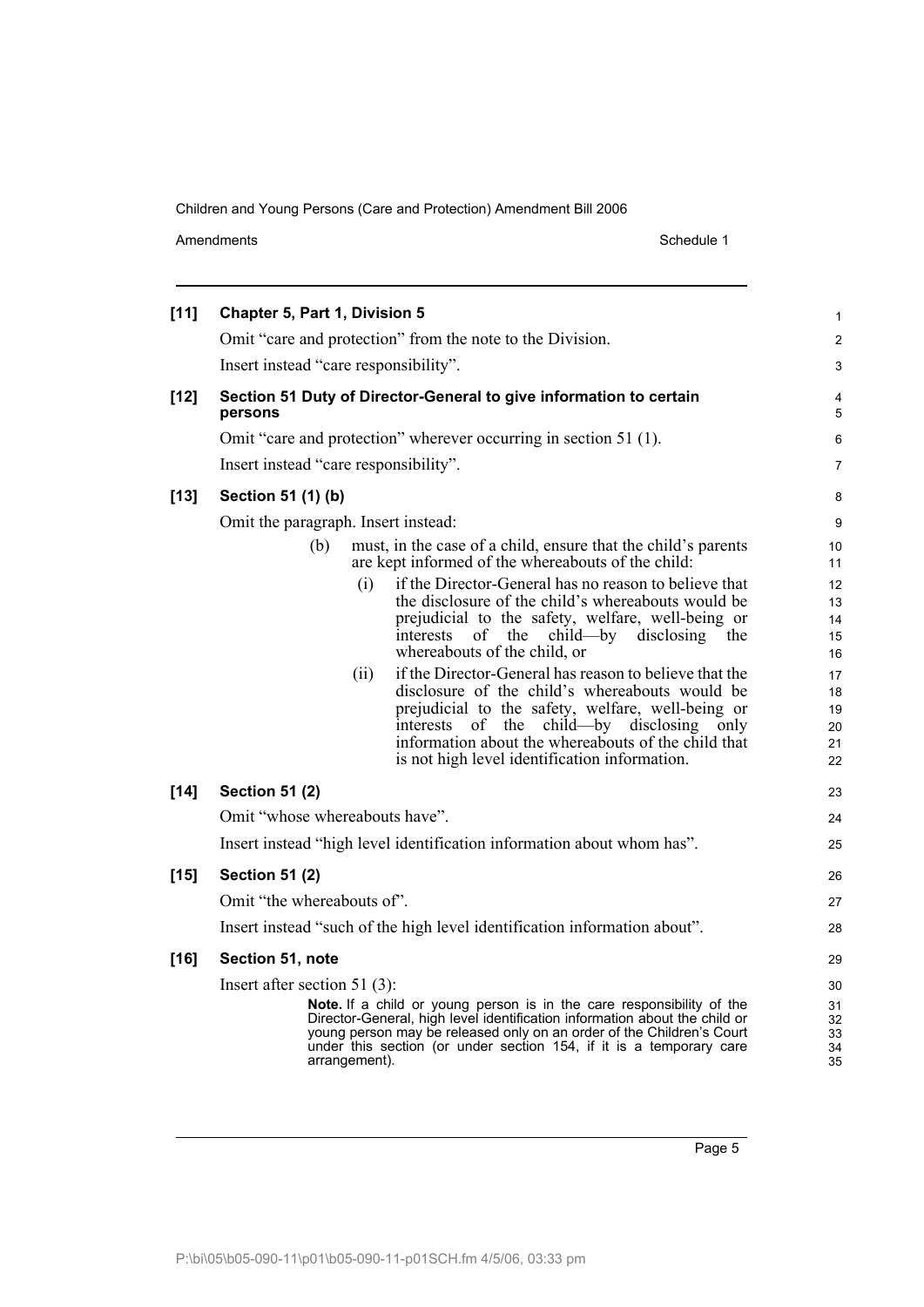| $[17]$ |     |      | <b>Section 61 Applications for care orders</b>                                                                                                                                                                                                                                                        | 1                          |
|--------|-----|------|-------------------------------------------------------------------------------------------------------------------------------------------------------------------------------------------------------------------------------------------------------------------------------------------------------|----------------------------|
|        |     |      | Omit section 61 (3). Insert instead:                                                                                                                                                                                                                                                                  | $\overline{c}$             |
|        | (3) |      | The order sought may be varied:                                                                                                                                                                                                                                                                       | 3                          |
|        |     | (a)  | without the leave of the Children's Court at any time<br>before a determination is made under section 72 in relation<br>to the care application concerned, and                                                                                                                                        | 4<br>5<br>6                |
|        |     | (b)  | after such a determination is made—only with the leave of<br>the Children's Court.                                                                                                                                                                                                                    | 7<br>8                     |
| $[18]$ |     |      | Section 63 Evidence of prior alternative action                                                                                                                                                                                                                                                       | 9                          |
|        |     |      | Omit "care and protection" wherever occurring in section 63 (2) (b).                                                                                                                                                                                                                                  | 10 <sup>°</sup>            |
|        |     |      | Insert instead "care responsibility".                                                                                                                                                                                                                                                                 | 11                         |
| $[19]$ |     |      | Section 64 Notification of care applications                                                                                                                                                                                                                                                          | 12                         |
|        |     |      | Insert after section $64(6)$ before the note:                                                                                                                                                                                                                                                         | 13                         |
|        | (7) |      | Notification not to be given in certain circumstances                                                                                                                                                                                                                                                 | 14                         |
|        |     | may: | Despite the other provisions of this section, the Children's Court                                                                                                                                                                                                                                    | 15<br>16                   |
|        |     | (a)  | order the Director-General:                                                                                                                                                                                                                                                                           | 17                         |
|        |     |      | not to notify a child or young person of any<br>(i)<br>application, or                                                                                                                                                                                                                                | 18<br>19                   |
|        |     |      | not to serve a copy of an application or any<br>(11)<br>supporting documentary evidence on a particular<br>parent of any child or young person, or                                                                                                                                                    | 20<br>21<br>22             |
|        |     | (b)  | order a parent not to show an application or documents, or<br>any particular information in the application or documents,<br>to the parent's child or young person and not to tell the<br>child or young person about the application or document or<br>any particular information in it.             | 23<br>24<br>25<br>26<br>27 |
|        | (8) |      | The Children's Court may make an order under subsection (7)<br>only if the Children's Court is of the opinion that:                                                                                                                                                                                   | 28<br>29                   |
|        |     | (a)  | the prejudicial effect of the child's or young person's being<br>unaware of the application or information is outweighed<br>by the psychological harm that is likely to be caused to the<br>child or young person if the child or young person is<br>notified or becomes aware of the application, or | 30<br>31<br>32<br>33<br>34 |
|        |     | (b)  | it would otherwise be detrimental to the safety, welfare or<br>well-being of the child or young person to notify that child<br>or young person of the application.                                                                                                                                    | 35<br>36<br>37             |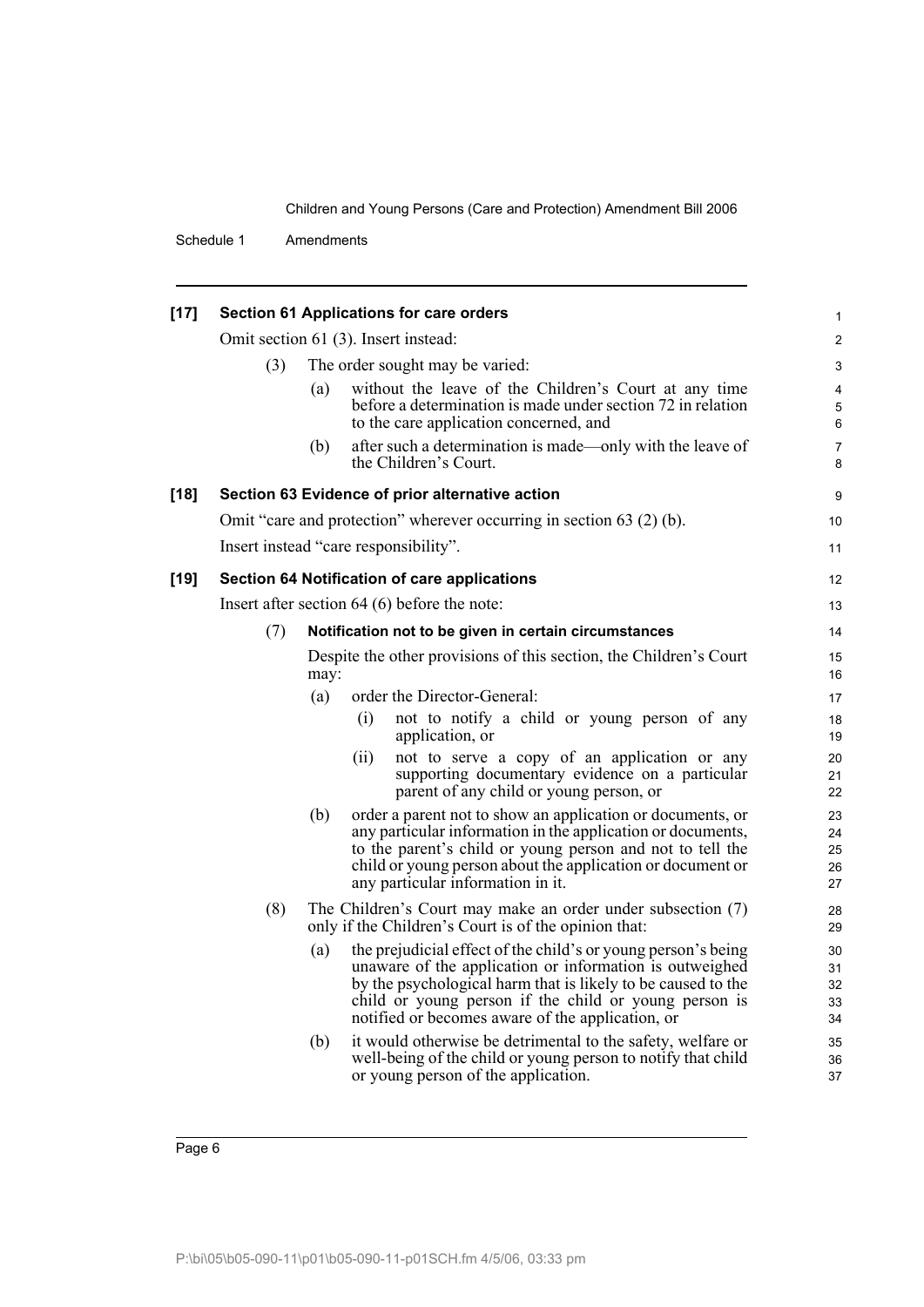Amendments Schedule 1

|        |                                                    | (9)                   | Subsection (7) does not limit the power of the Children's Court<br>to make orders under section 256A otherwise than in relation to<br>care applications.                                                                                                                                                                                                                                                                                                                                                                | 1<br>$\overline{c}$<br>3                     |  |  |
|--------|----------------------------------------------------|-----------------------|-------------------------------------------------------------------------------------------------------------------------------------------------------------------------------------------------------------------------------------------------------------------------------------------------------------------------------------------------------------------------------------------------------------------------------------------------------------------------------------------------------------------------|----------------------------------------------|--|--|
| $[20]$ |                                                    | <b>Section 68</b>     |                                                                                                                                                                                                                                                                                                                                                                                                                                                                                                                         | 4                                            |  |  |
|        |                                                    |                       | Omit the section. Insert instead:                                                                                                                                                                                                                                                                                                                                                                                                                                                                                       | 5                                            |  |  |
|        | 68                                                 |                       | Leave to file further documentary evidence                                                                                                                                                                                                                                                                                                                                                                                                                                                                              | 6                                            |  |  |
|        |                                                    | (1)                   | A party to proceedings may, with the leave of the Children's<br>Court, file further documentary evidence in connection with a<br>care application.                                                                                                                                                                                                                                                                                                                                                                      | $\overline{7}$<br>8<br>9                     |  |  |
|        |                                                    | (2)                   | In particular, if documentary evidence has been filed in<br>proceedings and the Children's Court subsequently determines<br>under section 93 (3) that the rules of evidence, or specified rules<br>of evidence, are to apply to the proceedings, the party that filed<br>the documentary evidence may, with the leave of the Children's<br>Court and for the purpose of complying with the relevant rules,<br>file further evidence or may withdraw all or part of the evidence<br>filed and file alternative evidence. | 10<br>11<br>12<br>13<br>14<br>15<br>16<br>17 |  |  |
|        |                                                    | (3)                   | Before granting leave under this section, the Court must be<br>satisfied that the grant of leave will not result in undue delay in<br>the matter being finalised.                                                                                                                                                                                                                                                                                                                                                       | 18<br>19<br>20                               |  |  |
|        |                                                    | (4)                   | Section 64 applies in respect of any further documentary<br>evidence filed under this section in the same way as it applies to<br>the making of the care application concerned.                                                                                                                                                                                                                                                                                                                                         | 21<br>22<br>23                               |  |  |
| $[21]$ |                                                    |                       | <b>Section 71 Grounds for care orders</b>                                                                                                                                                                                                                                                                                                                                                                                                                                                                               | 24                                           |  |  |
|        |                                                    |                       | Insert "or primary care-givers" after "parents" in section 71 (1) (d).                                                                                                                                                                                                                                                                                                                                                                                                                                                  | 25                                           |  |  |
| $[22]$ |                                                    |                       | Section 71 (2) (a)                                                                                                                                                                                                                                                                                                                                                                                                                                                                                                      | 26                                           |  |  |
|        | Insert "or primary care-giver's" after "parent's". |                       |                                                                                                                                                                                                                                                                                                                                                                                                                                                                                                                         |                                              |  |  |
| $[23]$ |                                                    | <b>Section 71 (3)</b> |                                                                                                                                                                                                                                                                                                                                                                                                                                                                                                                         | 28                                           |  |  |
|        | Insert after section 71 $(2)$ before the note:     |                       |                                                                                                                                                                                                                                                                                                                                                                                                                                                                                                                         |                                              |  |  |
|        |                                                    | (3)                   | In this section:<br><i>primary care-giver</i> , in relation to a child or young person, means<br>the person primarily responsible for the care and control,<br>including the day-to-day care and control, of the child or young<br>person (whether or not that person is the person with parental<br>responsibility or care responsibility for the child or young<br>person).                                                                                                                                           | 30<br>31<br>32<br>33<br>34<br>35<br>36       |  |  |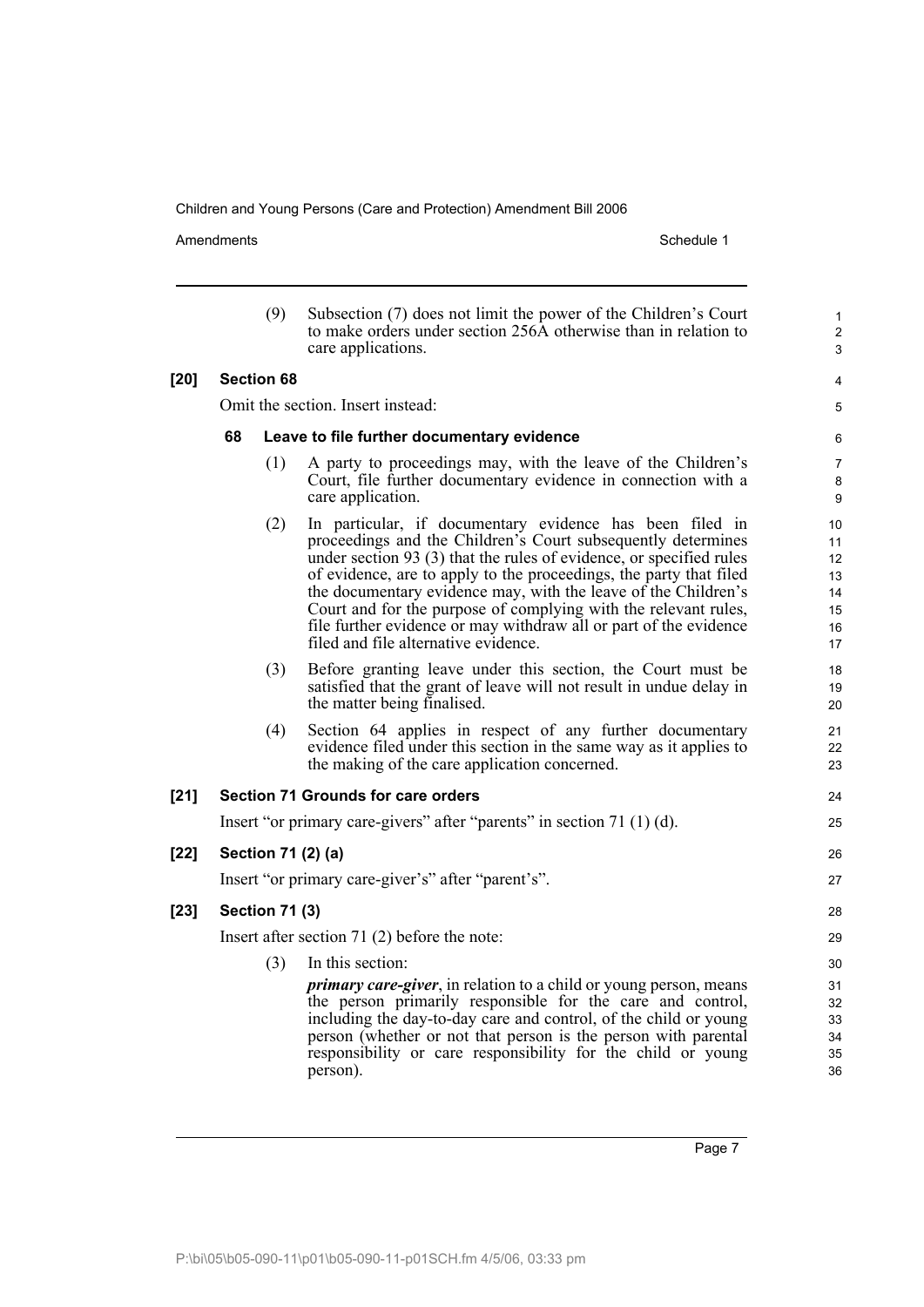|               |                                                                                                                                                                                                                                                                                                                                    | 1                                                                                                                                                                                                                                                                                                                                                                                                                                                                                                                                                                                                                                                                                                                                                                                                                                                                       |
|---------------|------------------------------------------------------------------------------------------------------------------------------------------------------------------------------------------------------------------------------------------------------------------------------------------------------------------------------------|-------------------------------------------------------------------------------------------------------------------------------------------------------------------------------------------------------------------------------------------------------------------------------------------------------------------------------------------------------------------------------------------------------------------------------------------------------------------------------------------------------------------------------------------------------------------------------------------------------------------------------------------------------------------------------------------------------------------------------------------------------------------------------------------------------------------------------------------------------------------------|
|               |                                                                                                                                                                                                                                                                                                                                    | $\overline{2}$                                                                                                                                                                                                                                                                                                                                                                                                                                                                                                                                                                                                                                                                                                                                                                                                                                                          |
|               |                                                                                                                                                                                                                                                                                                                                    | $\mathsf 3$                                                                                                                                                                                                                                                                                                                                                                                                                                                                                                                                                                                                                                                                                                                                                                                                                                                             |
|               |                                                                                                                                                                                                                                                                                                                                    | 4                                                                                                                                                                                                                                                                                                                                                                                                                                                                                                                                                                                                                                                                                                                                                                                                                                                                       |
| (1A)          | An order under this section may be made only in respect of a<br>child who has exhibited sexually abusive behaviour.                                                                                                                                                                                                                | 5<br>6                                                                                                                                                                                                                                                                                                                                                                                                                                                                                                                                                                                                                                                                                                                                                                                                                                                                  |
|               |                                                                                                                                                                                                                                                                                                                                    | $\overline{7}$                                                                                                                                                                                                                                                                                                                                                                                                                                                                                                                                                                                                                                                                                                                                                                                                                                                          |
|               |                                                                                                                                                                                                                                                                                                                                    | 8                                                                                                                                                                                                                                                                                                                                                                                                                                                                                                                                                                                                                                                                                                                                                                                                                                                                       |
|               |                                                                                                                                                                                                                                                                                                                                    | 9                                                                                                                                                                                                                                                                                                                                                                                                                                                                                                                                                                                                                                                                                                                                                                                                                                                                       |
| and $(iii)$ . |                                                                                                                                                                                                                                                                                                                                    | 10<br>11                                                                                                                                                                                                                                                                                                                                                                                                                                                                                                                                                                                                                                                                                                                                                                                                                                                                |
|               |                                                                                                                                                                                                                                                                                                                                    | 12                                                                                                                                                                                                                                                                                                                                                                                                                                                                                                                                                                                                                                                                                                                                                                                                                                                                      |
|               |                                                                                                                                                                                                                                                                                                                                    | 13                                                                                                                                                                                                                                                                                                                                                                                                                                                                                                                                                                                                                                                                                                                                                                                                                                                                      |
| (1A)          | The Children's Court may order a person who makes an<br>application under this section to notify those persons whom the<br>Children's Court specifies of the making of the application.                                                                                                                                            | 14<br>15<br>16<br>17                                                                                                                                                                                                                                                                                                                                                                                                                                                                                                                                                                                                                                                                                                                                                                                                                                                    |
|               | Court may dispense with service.                                                                                                                                                                                                                                                                                                   | 18                                                                                                                                                                                                                                                                                                                                                                                                                                                                                                                                                                                                                                                                                                                                                                                                                                                                      |
|               |                                                                                                                                                                                                                                                                                                                                    | 19                                                                                                                                                                                                                                                                                                                                                                                                                                                                                                                                                                                                                                                                                                                                                                                                                                                                      |
|               |                                                                                                                                                                                                                                                                                                                                    | 20                                                                                                                                                                                                                                                                                                                                                                                                                                                                                                                                                                                                                                                                                                                                                                                                                                                                      |
|               |                                                                                                                                                                                                                                                                                                                                    | 21                                                                                                                                                                                                                                                                                                                                                                                                                                                                                                                                                                                                                                                                                                                                                                                                                                                                      |
|               |                                                                                                                                                                                                                                                                                                                                    | 22                                                                                                                                                                                                                                                                                                                                                                                                                                                                                                                                                                                                                                                                                                                                                                                                                                                                      |
|               |                                                                                                                                                                                                                                                                                                                                    | 23                                                                                                                                                                                                                                                                                                                                                                                                                                                                                                                                                                                                                                                                                                                                                                                                                                                                      |
|               |                                                                                                                                                                                                                                                                                                                                    | 24                                                                                                                                                                                                                                                                                                                                                                                                                                                                                                                                                                                                                                                                                                                                                                                                                                                                      |
| 90A           |                                                                                                                                                                                                                                                                                                                                    | 25                                                                                                                                                                                                                                                                                                                                                                                                                                                                                                                                                                                                                                                                                                                                                                                                                                                                      |
|               | The Children's Court may, at any stage in care proceedings,<br>make an order prohibiting any person, including a parent of a<br>child or young person, in accordance with such terms as are<br>specified in the order, from doing anything that could be done by<br>the parent in carrying out his or her parental responsibility. | 26<br>27<br>28<br>29<br>30                                                                                                                                                                                                                                                                                                                                                                                                                                                                                                                                                                                                                                                                                                                                                                                                                                              |
|               |                                                                                                                                                                                                                                                                                                                                    | Section 72 Determination as to care and protection<br>Omit ", on the balance of probabilities," from section 72 (1).<br>Section 75 Order to attend therapeutic or treatment program<br>Insert after section $75(1)$ :<br><b>Section 75 (2)</b><br>Omit "the subject of". Insert instead "convicted in".<br>Section 79 Order allocating parental responsibility<br>Insert "or persons" after "person" wherever occurring in section 79 (1) (a) (ii)<br>Section 90 Rescission and variation of care orders<br>Insert after section $90(1)$ :<br>Note. Section 256A sets out the circumstances in which the Children's<br>Section 90 (5) (b)<br>Insert "or opposed" after "made".<br><b>Section 90 (5)</b><br>Insert ", or of opposition to a fresh application," after "fresh application".<br><b>Section 90A</b><br>Insert after section 90:<br>Order prohibiting action |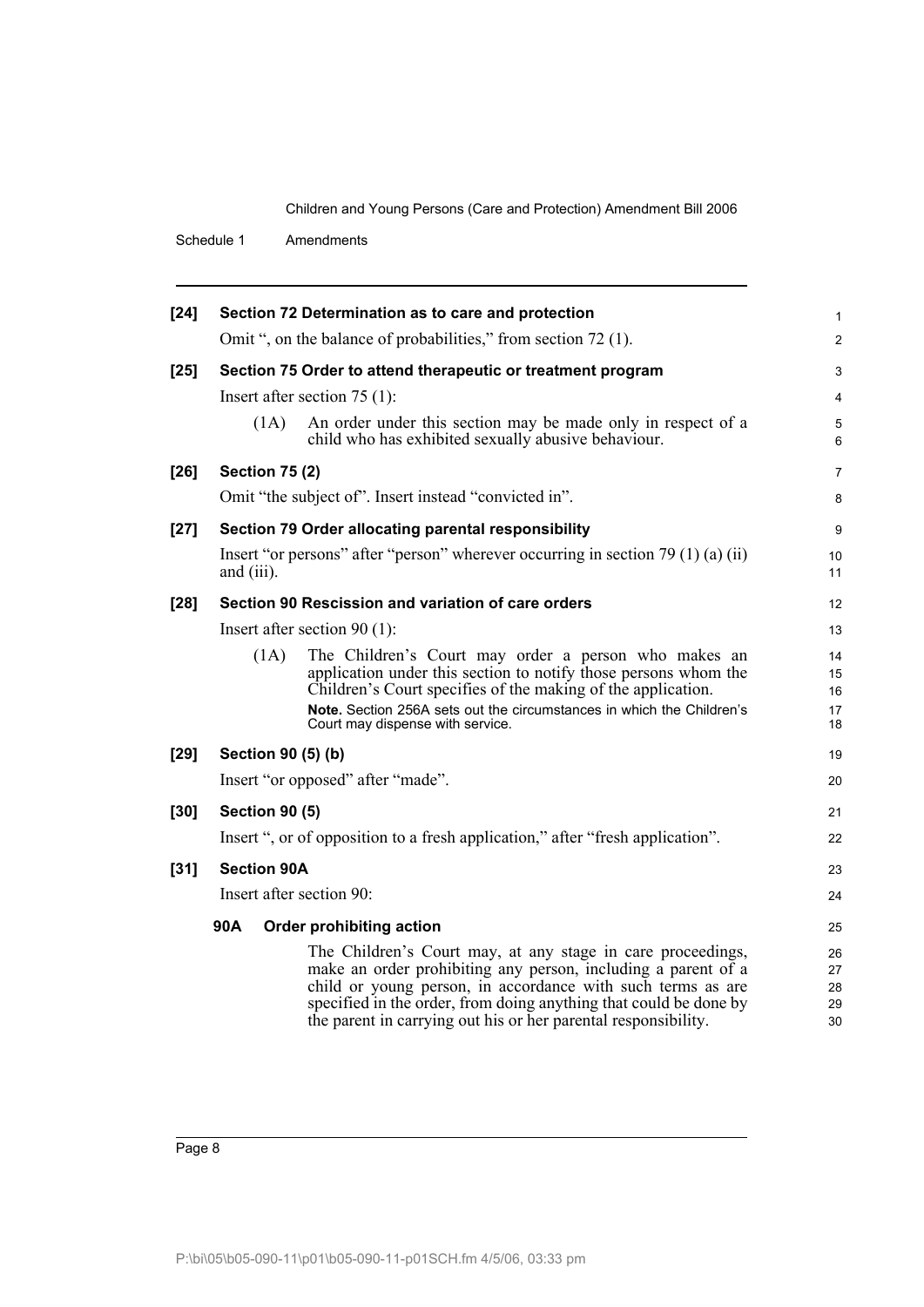Amendments Schedule 1

| $[32]$ |                       | <b>Section 93 General nature of proceedings</b>                                                                                                                                                                                                                                                                                                                           | 1                                |
|--------|-----------------------|---------------------------------------------------------------------------------------------------------------------------------------------------------------------------------------------------------------------------------------------------------------------------------------------------------------------------------------------------------------------------|----------------------------------|
|        |                       | Insert after section 93 $(3)$ :                                                                                                                                                                                                                                                                                                                                           | $\overline{c}$                   |
|        | (4)                   | In any proceedings before the Children's Court, the standard of<br>proof is proof on the balance of probabilities.                                                                                                                                                                                                                                                        | 3<br>4                           |
|        | (5)                   | Without limiting subsection (4), any requirement under this Act<br>that the Children's Court be satisfied as to a particular matter is a<br>requirement that the Children's Court be satisfied on the balance<br>of probabilities.                                                                                                                                        | 5<br>6<br>$\overline{7}$<br>8    |
| $[33]$ |                       | Section 96 Attendance of child or young person and parents                                                                                                                                                                                                                                                                                                                | 9                                |
|        |                       | Insert after section $96(2)$ :                                                                                                                                                                                                                                                                                                                                            | 10                               |
|        | (2A)                  | The fact that a child or young person is presumed by section 99<br>(3) to have the capacity to instruct his or her legal representative<br>does not of itself mean that the child or young person is required<br>to attend the Children's Court to give those instructions. Such a<br>child or young person is required to attend only if required under<br>this section. | 11<br>12<br>13<br>14<br>15<br>16 |
| $[34]$ |                       | <b>Section 98 Right of appearance</b>                                                                                                                                                                                                                                                                                                                                     | 17                               |
|        |                       | Insert after section $98(2)$ :                                                                                                                                                                                                                                                                                                                                            | 18                               |
|        | (2A)                  | If the Children's Court is of the opinion that a party to the<br>proceedings is incapable of giving proper instructions to a legal<br>representative, the Children's Court is to appoint a guardian ad<br>litem for the person under section 100 or $101$ (as the case may<br>require).                                                                                   | 19<br>20<br>21<br>22<br>23       |
| $[35]$ |                       | <b>Section 99 Legal representation</b>                                                                                                                                                                                                                                                                                                                                    | 24                               |
|        |                       | Omit "10 years" wherever occurring from section 99 $(3)$ , $(4)$ and $(5)$ .                                                                                                                                                                                                                                                                                              | 25                               |
|        |                       | Insert instead "12 years".                                                                                                                                                                                                                                                                                                                                                | 26                               |
| $[36]$ | Section 99 (4) (a)    |                                                                                                                                                                                                                                                                                                                                                                           | 27                               |
|        |                       | Insert "(if a guardian ad litem has not been appointed for the child or young<br>person)" after "instructions and".                                                                                                                                                                                                                                                       | 28<br>29                         |
| $[37]$ | Section 99 (5) (a)    |                                                                                                                                                                                                                                                                                                                                                                           | 30                               |
|        |                       | Insert "and there is no declaration in force under subsection (4) (b) in respect<br>of the child" after "age".                                                                                                                                                                                                                                                            | 31<br>32                         |
| $[38]$ | <b>Section 99 (5)</b> |                                                                                                                                                                                                                                                                                                                                                                           | 33                               |
|        |                       | Insert "unless a guardian ad litem has been appointed for the child or young<br>person" after "separate representative".                                                                                                                                                                                                                                                  | 34<br>35                         |
|        |                       |                                                                                                                                                                                                                                                                                                                                                                           |                                  |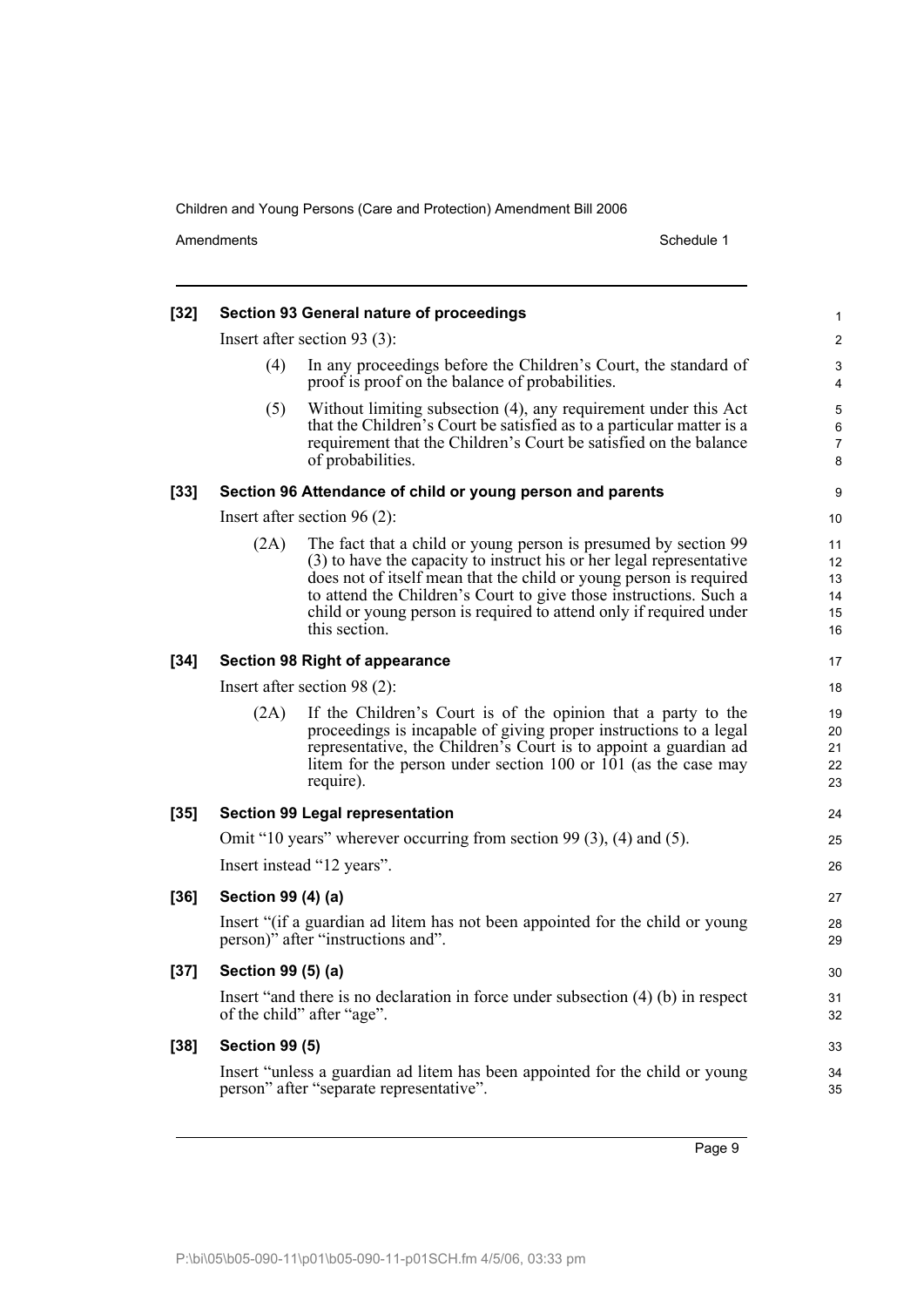| $[39]$ |                                                                                                                                                                                |     | Section 100 Guardian ad litem-child or young person                                                                                                                                                                                                                                                                                                                                                                                                    | 1                                      |  |  |
|--------|--------------------------------------------------------------------------------------------------------------------------------------------------------------------------------|-----|--------------------------------------------------------------------------------------------------------------------------------------------------------------------------------------------------------------------------------------------------------------------------------------------------------------------------------------------------------------------------------------------------------------------------------------------------------|----------------------------------------|--|--|
|        | Insert "or that the child or young person is, for any reason, not capable of<br>giving proper instructions to a legal representative" after "illness" in section<br>$100(2)$ . |     |                                                                                                                                                                                                                                                                                                                                                                                                                                                        |                                        |  |  |
| $[40]$ | <b>Sections 104-104C</b>                                                                                                                                                       |     |                                                                                                                                                                                                                                                                                                                                                                                                                                                        |                                        |  |  |
|        | Omit section 104. Insert instead:                                                                                                                                              |     |                                                                                                                                                                                                                                                                                                                                                                                                                                                        |                                        |  |  |
|        | 104                                                                                                                                                                            |     | Exclusion of child or young person from proceedings                                                                                                                                                                                                                                                                                                                                                                                                    | 7                                      |  |  |
|        |                                                                                                                                                                                | (1) | At any time while the Children's Court is hearing proceedings<br>with respect to a child or young person, the Children's Court may<br>direct the child or young person to leave the place where the<br>proceedings are being heard.                                                                                                                                                                                                                    | 8<br>9<br>10<br>11                     |  |  |
|        |                                                                                                                                                                                | (2) | If any non-court proceedings are to be held with respect to a child<br>or young person, the Children's Court may direct that the child or<br>young person is not to be present at the place where the non-court<br>proceedings are to be held at any particular time during the<br>proceedings.                                                                                                                                                        | 12<br>13<br>14<br>15<br>16             |  |  |
|        |                                                                                                                                                                                | (3) | The Children's Court may give a direction under this section only<br>if it is of the opinion that the prejudicial effect of excluding the<br>child or young person is outweighed by the psychological harm<br>that is likely to be caused to the child or young person if the child<br>or young person were to remain or be present.                                                                                                                   | 17<br>18<br>19<br>20<br>21             |  |  |
|        |                                                                                                                                                                                | (4) | If the Children's Court gives a direction under subsection (1)<br>with respect to a child or young person, and if it is of the opinion<br>that it is in the interests of the child or young person to do so, it<br>must also give a direction with respect to all persons who are<br>engaged in preparing reports of the proceedings<br>for<br>dissemination through a public news medium to leave the place<br>where the proceedings are being heard. | 22<br>23<br>24<br>25<br>26<br>27<br>28 |  |  |
|        | 104A                                                                                                                                                                           |     | Exclusion of particular persons from proceedings                                                                                                                                                                                                                                                                                                                                                                                                       | 29                                     |  |  |
|        |                                                                                                                                                                                | (1) | At any time while the Children's Court is hearing proceedings<br>with respect to a child or young person, the Children's Court may<br>direct any person (other than the child or young person) to leave<br>the place where the proceedings are being heard.                                                                                                                                                                                            | 30<br>31<br>32<br>33                   |  |  |
|        |                                                                                                                                                                                | (2) | If any non-court proceedings are to be held with respect to a child<br>or young person, the Children's Court may direct any person<br>(other than the child or young person) not to be present at the<br>place where the proceedings are to be held at any time during the<br>proceedings concerned.                                                                                                                                                   | 34<br>35<br>36<br>37<br>38             |  |  |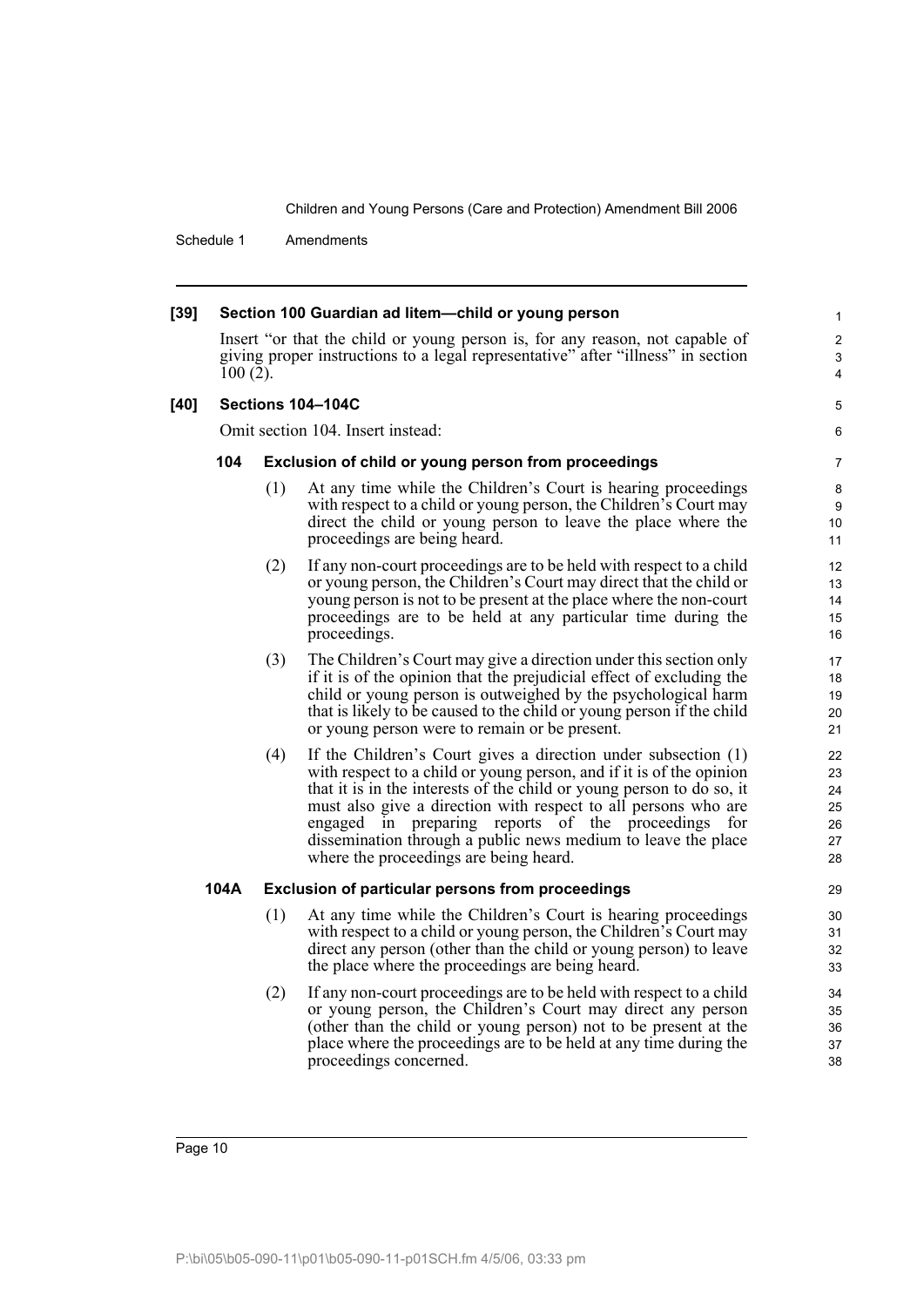Amendments Schedule 1

|        |      | (3)                    |                     | The Children's Court may give a direction under this section only<br>if it is of the opinion that it is in the interests of the child or young<br>person that such a direction should be given.                                                                                                                                                                             | $\mathbf{1}$<br>$\overline{2}$<br>3 |
|--------|------|------------------------|---------------------|-----------------------------------------------------------------------------------------------------------------------------------------------------------------------------------------------------------------------------------------------------------------------------------------------------------------------------------------------------------------------------|-------------------------------------|
|        |      | (4)                    |                     | The powers exercisable by the Children's Court under this<br>section may be exercised even if the person to whom a direction<br>is given is directly interested in the proceedings concerned.                                                                                                                                                                               | 4<br>$\mathbf 5$<br>6               |
|        | 104B |                        |                     | Exclusion of general public from proceedings                                                                                                                                                                                                                                                                                                                                | 7                                   |
|        |      |                        |                     | At any time while the Children's Court is hearing proceedings<br>with respect to a child or young person, any person who is not<br>directly interested in the proceedings must, unless the Children's<br>Court otherwise directs, be excluded from the place where the<br>proceedings are being heard.                                                                      | 8<br>9<br>10<br>11<br>12            |
|        | 104C |                        |                     | Entitlement of media to hear proceedings                                                                                                                                                                                                                                                                                                                                    | 13                                  |
|        |      |                        |                     | At any time while the Children's Court is hearing proceedings<br>with respect to a child or young person, any person who is<br>engaged in preparing a report of the proceedings for<br>dissemination through a public news medium is, unless the<br>Children's Court otherwise directs, entitled to enter and remain<br>in the place where the proceedings are being heard. | 14<br>15<br>16<br>17<br>18<br>19    |
| [41]   |      |                        |                     | Section 105 Publication of names and identifying information                                                                                                                                                                                                                                                                                                                | 20                                  |
|        |      |                        |                     | Insert after section $105(1)(a)$ :                                                                                                                                                                                                                                                                                                                                          | 21                                  |
|        |      |                        | (a1)                | who is involved, or is reasonably likely to be involved, in<br>any capacity in any non-court proceedings, or                                                                                                                                                                                                                                                                | 22<br>23                            |
| $[42]$ |      |                        | Section 105 (1) (c) |                                                                                                                                                                                                                                                                                                                                                                             | 24                                  |
|        |      |                        |                     | Insert "or in any non-court proceedings" after "Court".                                                                                                                                                                                                                                                                                                                     | 25                                  |
| $[43]$ |      |                        | Section 105 (1) (d) |                                                                                                                                                                                                                                                                                                                                                                             | 26                                  |
|        |      |                        |                     | Insert at the end of section 105 $(1)$ (c):                                                                                                                                                                                                                                                                                                                                 | 27                                  |
|        |      |                        |                     | <sub>or</sub>                                                                                                                                                                                                                                                                                                                                                               | 28                                  |
|        |      |                        | (d)                 | who is the subject of a report under section 24, 25, 27, 120,<br>121 or 122,                                                                                                                                                                                                                                                                                                | 29<br>30                            |
| $[44]$ |      | <b>Section 105 (1)</b> |                     |                                                                                                                                                                                                                                                                                                                                                                             | 31                                  |
|        |      |                        |                     | Omit "before the proceedings are commenced or after the proceedings have<br>been commenced and before they are disposed of".                                                                                                                                                                                                                                                | 32<br>33                            |
|        |      | disposed of".          |                     | Insert instead "whether the publication or broadcast occurs before any<br>proceedings have commenced, during the proceedings or after they are                                                                                                                                                                                                                              | 34<br>35<br>36                      |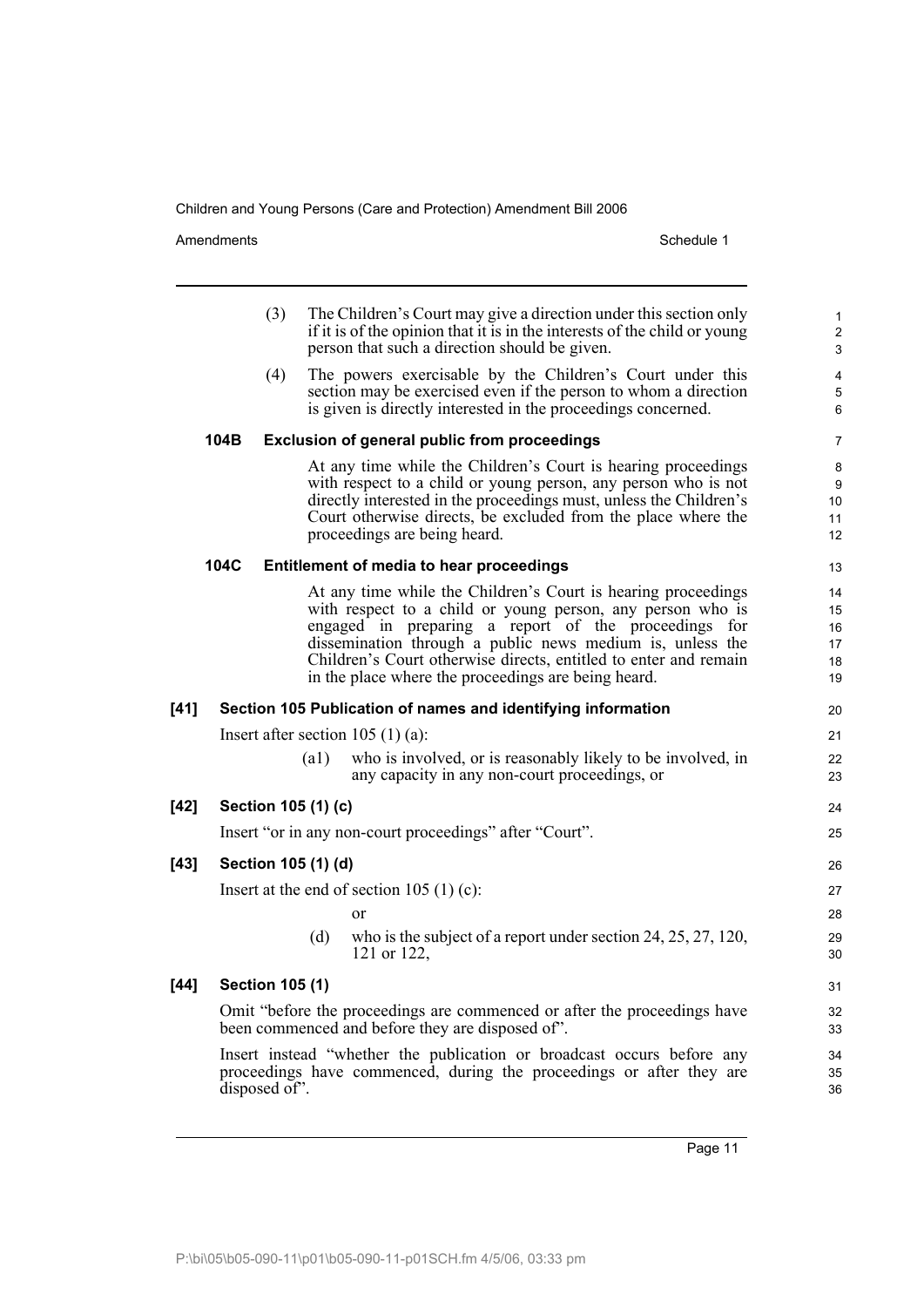| $[45]$ | <b>Section 105 (1A)</b>                |                                                                                                                                                                                                                                                                                                      | $\mathbf{1}$               |  |
|--------|----------------------------------------|------------------------------------------------------------------------------------------------------------------------------------------------------------------------------------------------------------------------------------------------------------------------------------------------------|----------------------------|--|
|        |                                        | Insert after section $105$ (1):                                                                                                                                                                                                                                                                      | $\overline{2}$             |  |
|        | (1A)                                   | The prohibition in subsection (1) applies to the publication or<br>broadcast of the name of the child or young person concerned<br>until:                                                                                                                                                            | 3<br>4<br>5                |  |
|        |                                        | the child or young person attains the age of 25 years, or<br>(a)                                                                                                                                                                                                                                     | 6                          |  |
|        |                                        | the child or young person dies,<br>(b)                                                                                                                                                                                                                                                               | 7                          |  |
|        |                                        | whichever occurs first.                                                                                                                                                                                                                                                                              | 8                          |  |
| $[46]$ |                                        | Section 105 (3) (b) (iv)                                                                                                                                                                                                                                                                             | 9                          |  |
|        |                                        | Insert at the end of section 105 $(3)$ (b) (iii):                                                                                                                                                                                                                                                    | 10                         |  |
|        |                                        | , or                                                                                                                                                                                                                                                                                                 | 11                         |  |
|        |                                        | in any case—if the child or young person has died.<br>(iv)                                                                                                                                                                                                                                           | 12                         |  |
| $[47]$ |                                        | Section 116 Application for order for alternative parenting plan                                                                                                                                                                                                                                     | 13                         |  |
|        |                                        | Insert after section $116(3)$ :                                                                                                                                                                                                                                                                      | 14                         |  |
|        | (4)                                    | The Children's Court may order a person who makes an<br>application under this section to notify those persons whom the<br>Children's Court specifies of the making of the application.<br>Note. Section 256A sets out the circumstances in which the Children's<br>Court may dispense with service. | 15<br>16<br>17<br>18<br>19 |  |
| $[48]$ |                                        | Section 123 What is "compulsory assistance"?                                                                                                                                                                                                                                                         | 20                         |  |
|        |                                        | Omit "care and protection" from section 123 (a).                                                                                                                                                                                                                                                     | 21                         |  |
|        |                                        | Insert instead "care responsibility".                                                                                                                                                                                                                                                                | 22                         |  |
| $[49]$ | <b>Section 142 Application of Part</b> |                                                                                                                                                                                                                                                                                                      |                            |  |
|        |                                        | Insert "or young person" after "child".                                                                                                                                                                                                                                                              | 24                         |  |
| [50]   |                                        | Section 149 Order for sole parental responsibility                                                                                                                                                                                                                                                   | 25                         |  |
|        |                                        | Insert after section $149(4)$ :                                                                                                                                                                                                                                                                      | 26                         |  |
|        | (4A)                                   | The Children's Court may order a person who makes an<br>application under this section to notify those persons whom the<br>Children's Court specifies of the making of the application.<br>Note. Section 256A sets out the circumstances in which the Children's<br>Court may dispense with service. | 27<br>28<br>29<br>30<br>31 |  |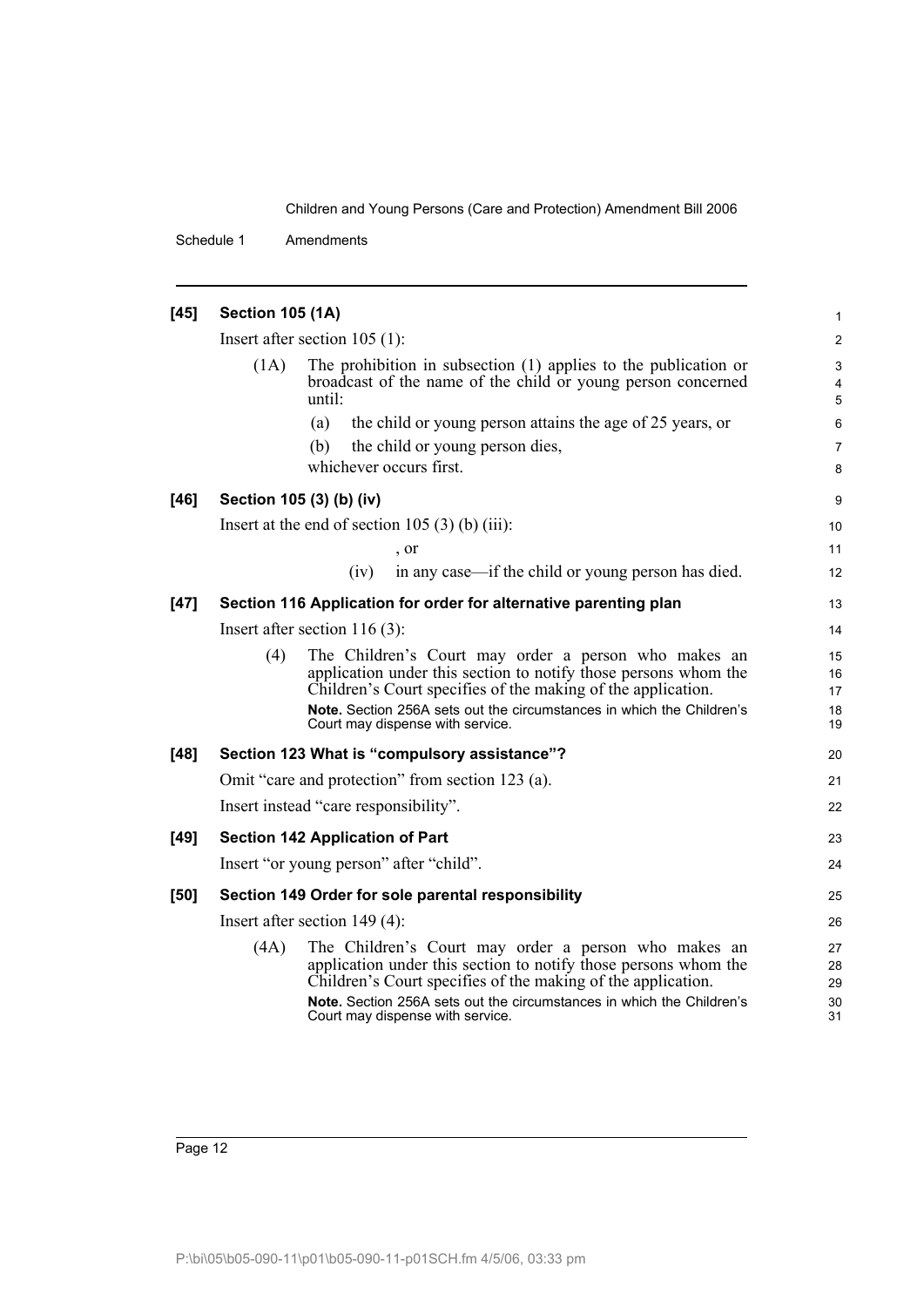Amendments Schedule 1

| $[51]$ | Section 154 Effect of temporary care arrangements                                                                                                                                                                                                                                                                          | 1                                |
|--------|----------------------------------------------------------------------------------------------------------------------------------------------------------------------------------------------------------------------------------------------------------------------------------------------------------------------------|----------------------------------|
|        | Omit section 154 (2) (c). Insert instead:                                                                                                                                                                                                                                                                                  | $\overline{\mathbf{c}}$          |
|        | must, in the case of a child, ensure that the child's parents<br>(c)<br>are kept informed of the whereabouts of the child:                                                                                                                                                                                                 | 3<br>4                           |
|        | if the Director-General has no reason to believe that<br>(i)<br>the disclosure of the child's whereabouts would be<br>prejudicial to the safety, welfare, well-being or<br>interests<br>of the<br>$child$ by<br>disclosing<br>the<br>whereabouts of the child, or                                                          | 5<br>6<br>7<br>8<br>9            |
|        | if the Director-General has reason to believe that the<br>(11)<br>disclosure of the child's whereabouts would be<br>prejudicial to the safety, welfare, well-being or<br>interests of the child—by disclosing only<br>information about the whereabouts of the child that<br>is not high level identification information. | 10<br>11<br>12<br>13<br>14<br>15 |
| $[52]$ | <b>Section 154 (3)</b>                                                                                                                                                                                                                                                                                                     | 16                               |
|        | Omit "the whereabouts of".                                                                                                                                                                                                                                                                                                 | 17                               |
|        | Insert instead "high level identification information about".                                                                                                                                                                                                                                                              | 18                               |
| [53]   | Section 154, note                                                                                                                                                                                                                                                                                                          | 19                               |
|        | Insert after section $154(3)$ :                                                                                                                                                                                                                                                                                            | 20                               |
|        | Note. If a child or young person is in the care responsibility of the<br>Director-General, high level identification information about the child or<br>young person may be released only on an order of the Children's Court<br>under section 51 (or under this section, if it is a temporary care<br>arrangement).        | 21<br>22<br>23<br>24<br>25       |
| $[54]$ | Section 157 Care responsibility                                                                                                                                                                                                                                                                                            | 26                               |
|        | Omit "and dental" wherever occurring in section 157 $(1)$ (a) and (b).                                                                                                                                                                                                                                                     | 27                               |
| [55]   | Section 157 (1) (a) and (b)                                                                                                                                                                                                                                                                                                | 28                               |
|        | Omit "or dentist" wherever occurring.                                                                                                                                                                                                                                                                                      | 29                               |
| $[56]$ | Section 157 (1) (b1) and (b2)                                                                                                                                                                                                                                                                                              | 30                               |
|        | Insert after section $157(1)(b)$ :                                                                                                                                                                                                                                                                                         | 31                               |
|        | (b1)<br>to consent to dental treatment (including treatment<br>involving minor dental surgery) that a dentist has advised<br>needs to be carried out for the child or young person,                                                                                                                                        | 32<br>33<br>34                   |
|        | to consent to dental treatment involving dental surgery<br>(b2)<br>other than minor dental surgery that a dentist certifies in                                                                                                                                                                                             | 35<br>36                         |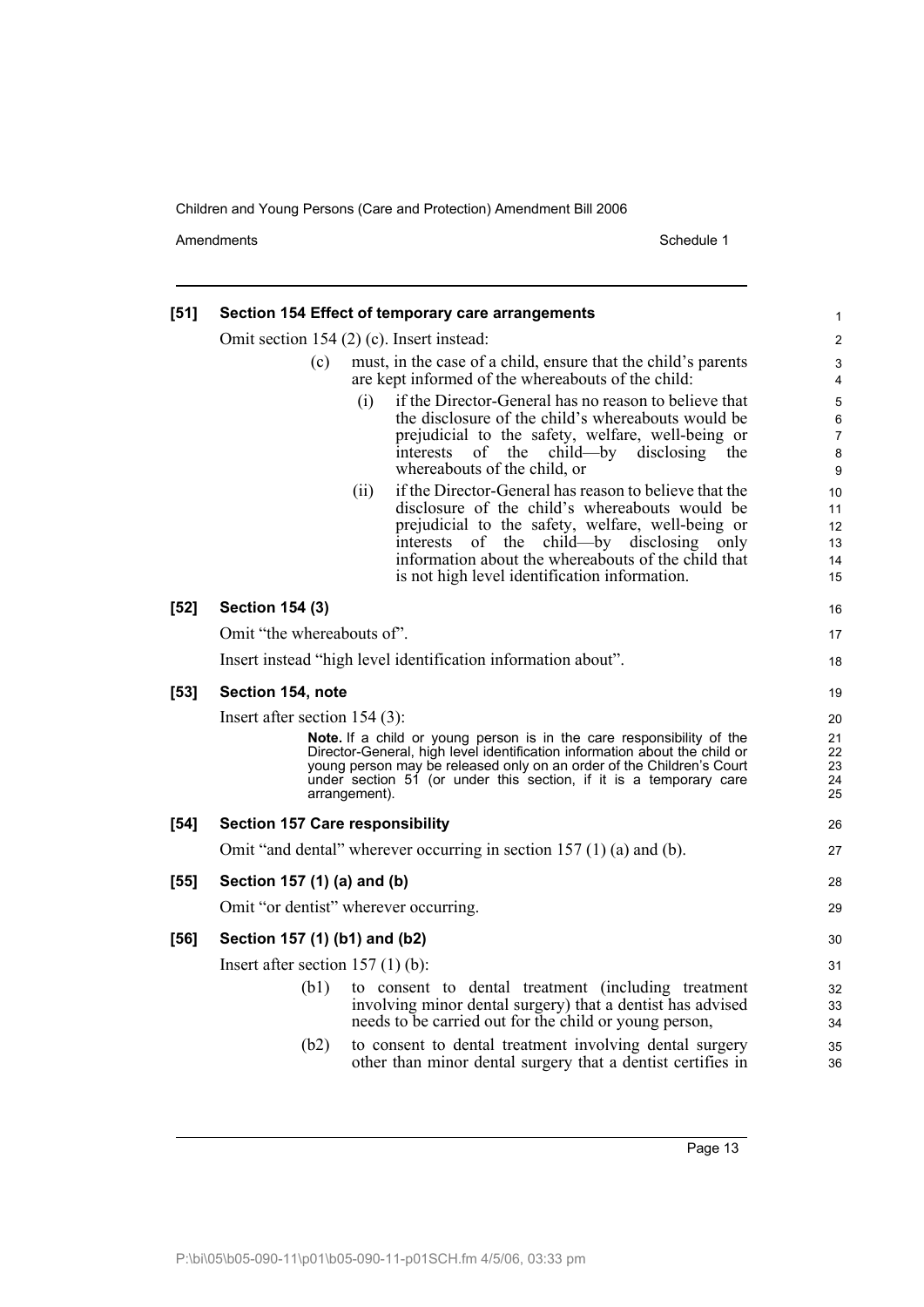Schedule 1 Amendments

writing needs to be carried out as a matter of urgency in the best interests of the child or young person, **[57] Section 157 (5)** Insert after section 157 (4): (5) In this section:

1  $\overline{2}$ 

*minor dental surgery* means a tooth extraction, the filling of a decayed tooth, root canal work or a repair to a broken or chipped tooth.

**Note.** Section 177 gives protection to medical and dental practitioners in relation to children in respect of whom consent is given by the authorised carer under this section, but not in relation to young persons in respect of whom such consent is given. In the case of young persons, the young person's consent is also required.

| [58] | Section 161 Financial assistance for children and young persons in<br>out-of-home care |  |  |  |  |  |
|------|----------------------------------------------------------------------------------------|--|--|--|--|--|
|      | Omit "care and protection" from section 161 (2) (c) (i).                               |  |  |  |  |  |

Insert instead "care responsibility".

#### **[59] Section 164 Responsibility of Minister to accommodate certain children and young persons**

Omit "parental responsibility".

Insert instead "sole parental responsibility or parental responsibility in relation to residence".

#### **[60] Section 165 Provision of assistance after leaving out-of-home care**

Insert after the note to section 165 (3):

(4) The Minister may cause to be published guidelines specifying the circumstances in which assistance may be granted under this section.

#### **[61] Section 168 Access to personal information**

Insert at the end of section 168 (1) (b):

- , or
- (c) the Director-General, if the child or young person was under the parental responsibility of the Minister and the Department was not the designated agency that had supervisory responsibility for the child or young person.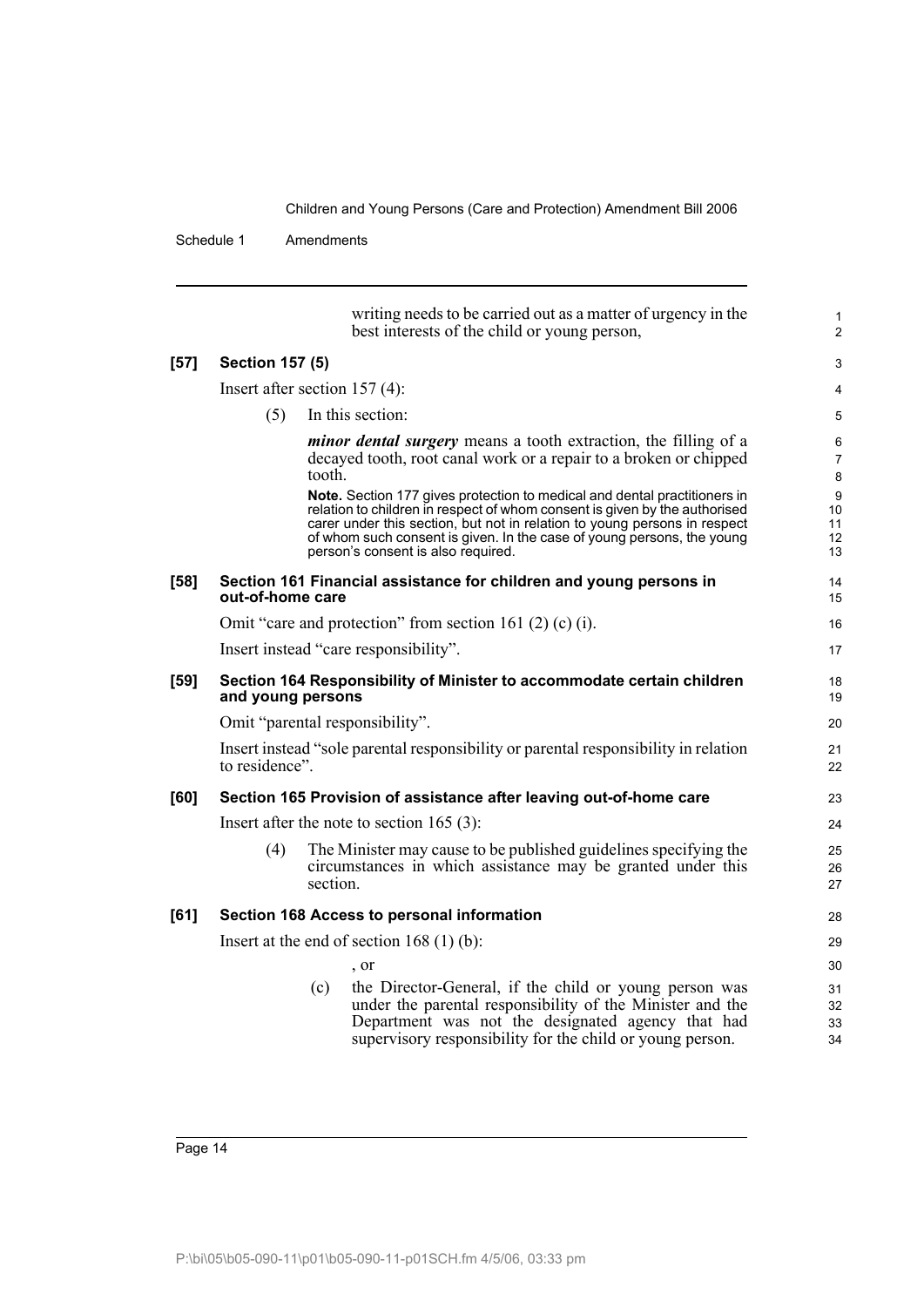Amendments Schedule 1

| [62] | <b>Section 168 (3)</b> |                                                                                                                                                                                                                     |  |
|------|------------------------|---------------------------------------------------------------------------------------------------------------------------------------------------------------------------------------------------------------------|--|
|      |                        | Insert after section $168(2)$ :                                                                                                                                                                                     |  |
|      | (3)                    | Information under this section is to be provided orally or in<br>writing, as the child or young person concerned elects.                                                                                            |  |
| [63] |                        | <b>Section 169 Entitlement to certain documents</b>                                                                                                                                                                 |  |
|      |                        | Omit "or his or her authorised carer".                                                                                                                                                                              |  |
|      |                        | Insert ", by his or her authorised carer or by the Director-General, if the child<br>or young person was under the parental responsibility of the Minister,".                                                       |  |
| [64] |                        | <b>Section 170 Retention of records</b>                                                                                                                                                                             |  |
|      |                        | Insert after section $170(2)$ :                                                                                                                                                                                     |  |
|      | (2A)                   | The Director-General must ensure that the designated agency that<br>was responsible for supervising a child or young person in<br>out-of-home care is given access to the records of that child or<br>young person: |  |
|      |                        | that have been delivered to the Director-General, or<br>(a)                                                                                                                                                         |  |
|      |                        | that have been authorised by the Director-General to be<br>(b)<br>deposited in the records repository nominated by the<br>Director-General,                                                                         |  |
|      |                        | if the designated agency requests the records in order to comply<br>with a request under section 168 or 169.                                                                                                        |  |
| [65] | <b>Section 170A</b>    |                                                                                                                                                                                                                     |  |
|      |                        | Insert after section 170:                                                                                                                                                                                           |  |
|      | 170A                   | <b>Application of State Records Act 1998</b>                                                                                                                                                                        |  |
|      | (1)                    | This Part has effect despite the provisions of the <i>State Records</i><br>Act 1998.                                                                                                                                |  |
|      | (2)                    | Accordingly, the provision of information or documents in<br>accordance with this Part does not constitute an offence under<br>that Act.                                                                            |  |
| [66] |                        | Section 177 Ordinary medical and dental treatment                                                                                                                                                                   |  |
|      |                        | Omit "or young person" wherever occurring in section 177 (1) and (2).                                                                                                                                               |  |
| [67] |                        | <b>Section 208 Licences</b>                                                                                                                                                                                         |  |
|      |                        | Omit "one person as an authorised supervisor" from section 208 (4).                                                                                                                                                 |  |
|      |                        | Insert instead "two persons as authorised supervisors".                                                                                                                                                             |  |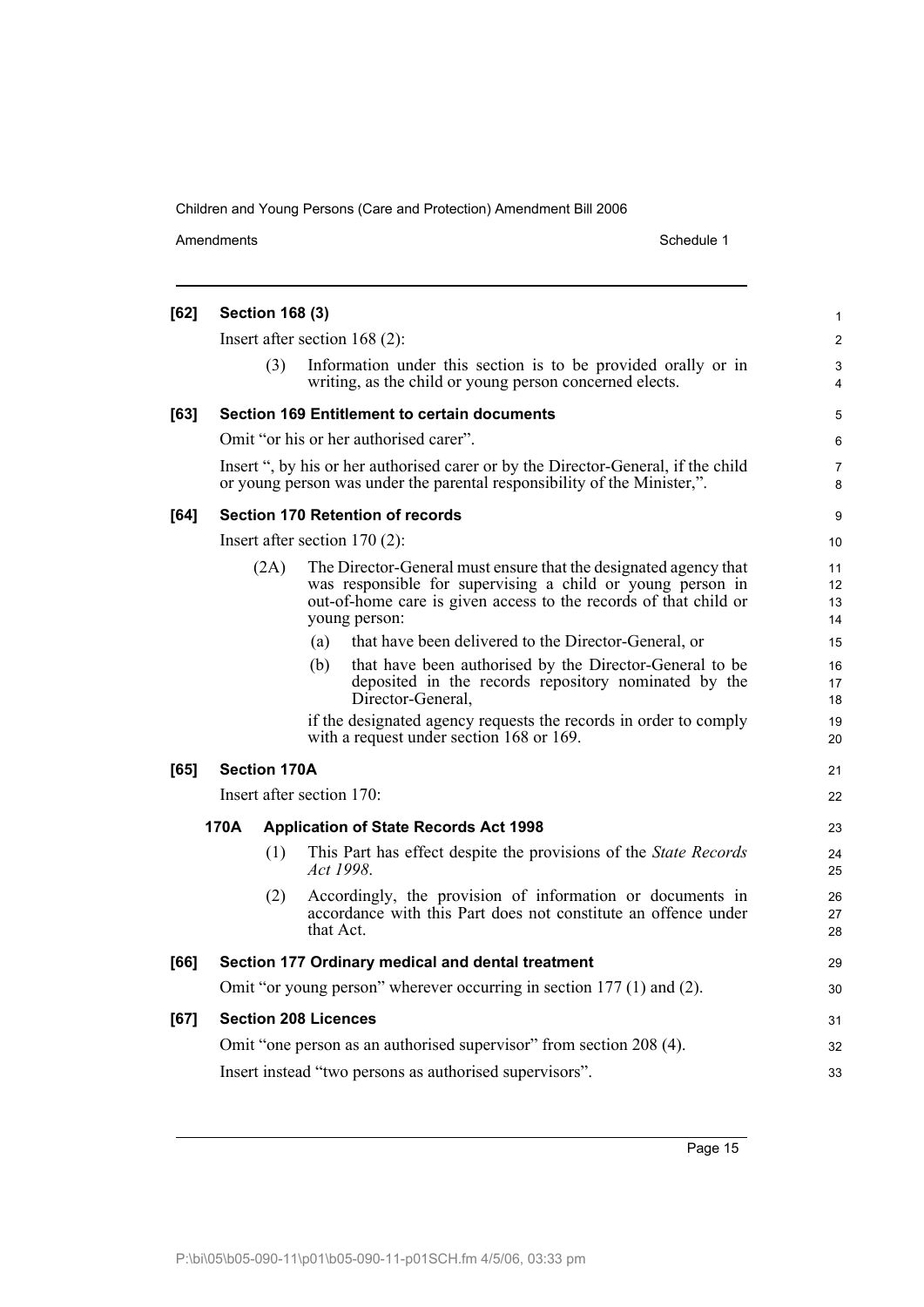Schedule 1 Amendments

| [68]   |      | <b>Section 208 (4)</b> |                           |                                                                                                                                                                                                                                        | $\mathbf{1}$      |
|--------|------|------------------------|---------------------------|----------------------------------------------------------------------------------------------------------------------------------------------------------------------------------------------------------------------------------------|-------------------|
|        |      |                        |                           | Insert "However, if a licence specifies two persons, the licence must provide<br>that, on any given day or at any given time, one authorised supervisor is to<br>have overall responsibility for the service." after "relates."        | 2<br>3<br>4       |
| [69]   |      |                        |                           | <b>Section 220 Regulations</b>                                                                                                                                                                                                         | 5                 |
|        |      |                        |                           | Insert after section $220$ (a):                                                                                                                                                                                                        | 6                 |
|        |      |                        | $\left( a1\right)$        | the probity checks that may be made on all persons over<br>the age of 14 years who, or who are proposed to, reside at<br>the home of a person who provides a family day care<br>children's service or a home based children's service, | 7<br>8<br>9<br>10 |
| $[70]$ |      | <b>Chapter 12A</b>     |                           |                                                                                                                                                                                                                                        | 11                |
|        |      |                        | Insert after section 220: |                                                                                                                                                                                                                                        | 12                |
|        |      |                        |                           | Chapter 12A Out of school hours care services                                                                                                                                                                                          | 13                |
|        | 220A |                        |                           | Meaning of "out of school hours care service"                                                                                                                                                                                          | 14                |
|        |      | (1)                    |                           | In this Chapter:                                                                                                                                                                                                                       | 15                |
|        |      |                        |                           | <i>children who are at school</i> means children who ordinarily attend                                                                                                                                                                 | 16                |
|        |      |                        |                           | school and includes children enrolled at a school but not yet<br>attending the school by reason of the fact that the first term of the                                                                                                 | $17\,$<br>18      |
|        |      |                        |                           | school year has not commenced.                                                                                                                                                                                                         | 19                |
|        |      |                        |                           | out of school hours care service means a service that provides,                                                                                                                                                                        | 20                |
|        |      |                        |                           | outside school hours on school days, or at any time during school                                                                                                                                                                      | 21                |
|        |      |                        |                           | vacations, care to children who are at school.                                                                                                                                                                                         | 22                |
|        |      |                        |                           | school means a government school established under, or a<br>non-government school registered under, the Education Act                                                                                                                  | 23<br>24          |
|        |      |                        | 1990.                     |                                                                                                                                                                                                                                        | 25                |
|        |      | (2)                    |                           | However, <i>out of school hours care service</i> does not include any<br>of the following:                                                                                                                                             | 26<br>27          |
|        |      |                        | (a)                       | a service provided by a designated agency,                                                                                                                                                                                             | 28                |
|        |      |                        | (b)                       | a babysitting, playgroup or child-minding service that is<br>organised informally by the parents of the children<br>concerned.                                                                                                         | 29<br>30<br>31    |
|        |      |                        | (c)                       | a service provided for fewer than 5 children (disregarding                                                                                                                                                                             | 32                |
|        |      |                        |                           | any children who are related to the person providing the                                                                                                                                                                               | 33                |
|        |      |                        |                           | service) at the premises at which at least one of the<br>children resides, being a service that is not advertised to                                                                                                                   | 34<br>35          |
|        |      |                        |                           | the general public,                                                                                                                                                                                                                    | 36                |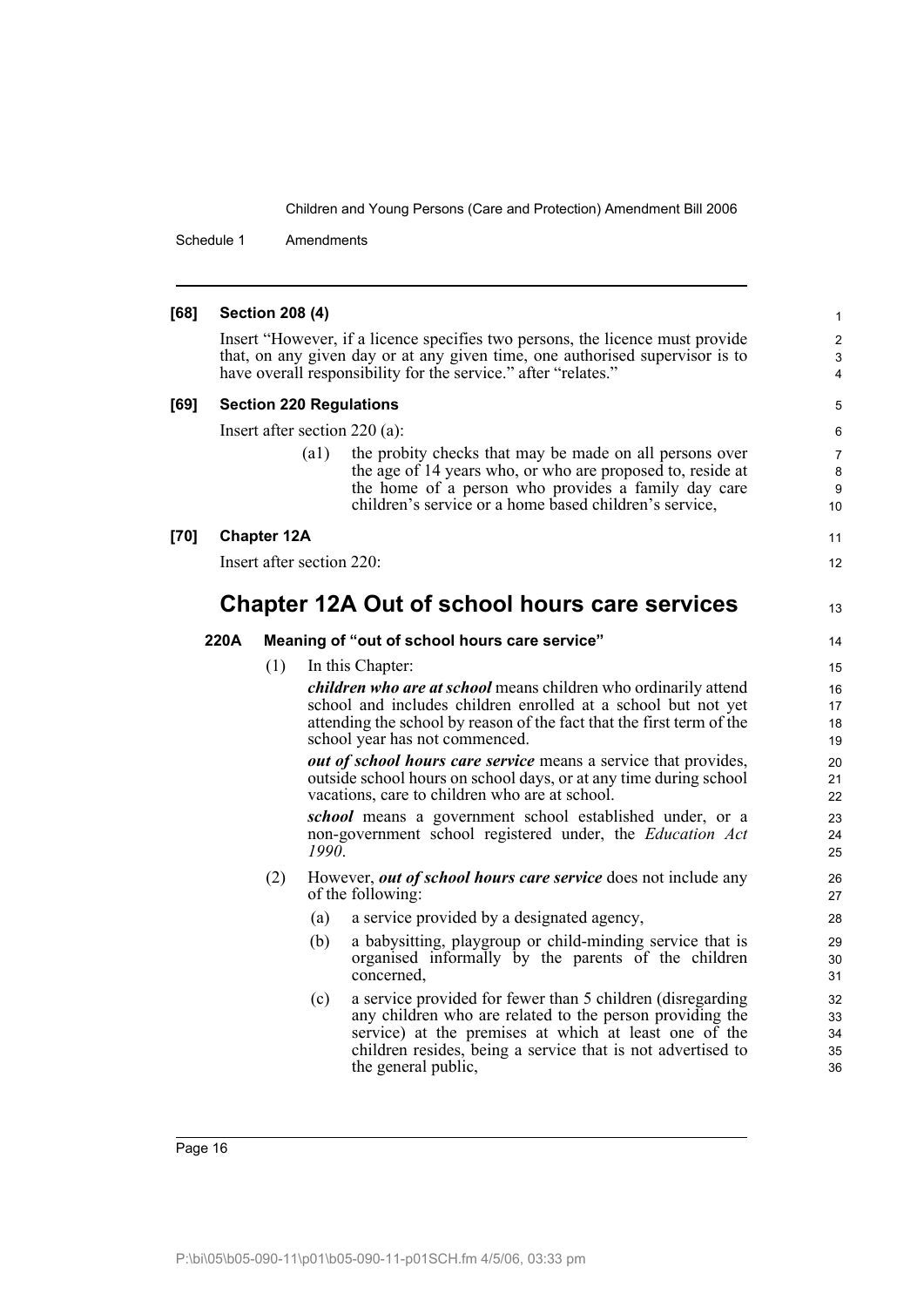Amendments Schedule 1

|     | (d) |                       |              | a regular child-minding service:                                                                                               | $\mathbf{1}$        |
|-----|-----|-----------------------|--------------|--------------------------------------------------------------------------------------------------------------------------------|---------------------|
|     |     | (i)                   |              | that is provided in connection with a hospital, health                                                                         | 2                   |
|     |     |                       |              | service or a recreational or commercial facility                                                                               | 3                   |
|     |     |                       |              | (such as a gymnasium or a casino), and                                                                                         | 4                   |
|     |     | (ii)                  |              | that is provided by or on behalf of the person                                                                                 | 5                   |
|     |     |                       | and          | conducting the hospital, health service or facility,                                                                           | 6<br>$\overline{7}$ |
|     |     | (iii)                 |              | that is provided to care for children only:                                                                                    | 8                   |
|     |     |                       | (A)          | while the children are being treated at the                                                                                    | 9                   |
|     |     |                       |              | hospital or health service, or                                                                                                 | 10                  |
|     |     |                       | (B)          | while the children's parents or authorised                                                                                     | 11                  |
|     |     |                       |              | carers are visiting or being treated at the                                                                                    | 12                  |
|     |     |                       |              | hospital or health service or are using the                                                                                    | 13                  |
|     |     |                       |              | recreational or commercial facility,                                                                                           | 14                  |
|     | (e) |                       |              | a service that is concerned primarily with the provision of:                                                                   | 15                  |
|     |     | (i)                   |              | lessons or coaching in, or providing for participation                                                                         | 16                  |
|     |     |                       |              | in, a cultural, recreational, religious or sporting                                                                            | 17                  |
|     |     |                       | activity, or |                                                                                                                                | 18                  |
|     |     | (i)                   |              | private tutoring,                                                                                                              | 19                  |
|     | (f) |                       |              | a service under which formal education in accordance with                                                                      | 20                  |
|     |     |                       |              | the school curriculum set out in Part 3 of the <i>Education Act</i><br>1990 is provided by a government school or a registered | 21<br>22            |
|     |     |                       |              | non-government school within the meaning of that Act,                                                                          | 23                  |
|     | (g) |                       |              | a service provided at exempt premises.                                                                                         | 24                  |
| (3) |     |                       |              |                                                                                                                                |                     |
|     |     |                       |              | In this section, <i>exempt premises</i> means:                                                                                 | 25                  |
|     | (a) |                       |              | any premises belonging to a class of premises prescribed<br>by the regulations for the purposes of this section, or            | 26<br>27            |
|     | (b) |                       |              | in relation to any provision of this Act or the regulations,                                                                   | 28                  |
|     |     |                       |              | any premises declared to be exempt premises for the                                                                            | 29                  |
|     |     |                       |              | purposes of that provision by an order of the Minister<br>published in the Gazette, being an order that is in force.           | 30<br>31            |
|     |     |                       |              |                                                                                                                                |                     |
| (4) |     |                       |              | The Minister may make orders of the kind referred to in                                                                        | 32                  |
|     |     | subsection $(3)$ (b). |              |                                                                                                                                | 33                  |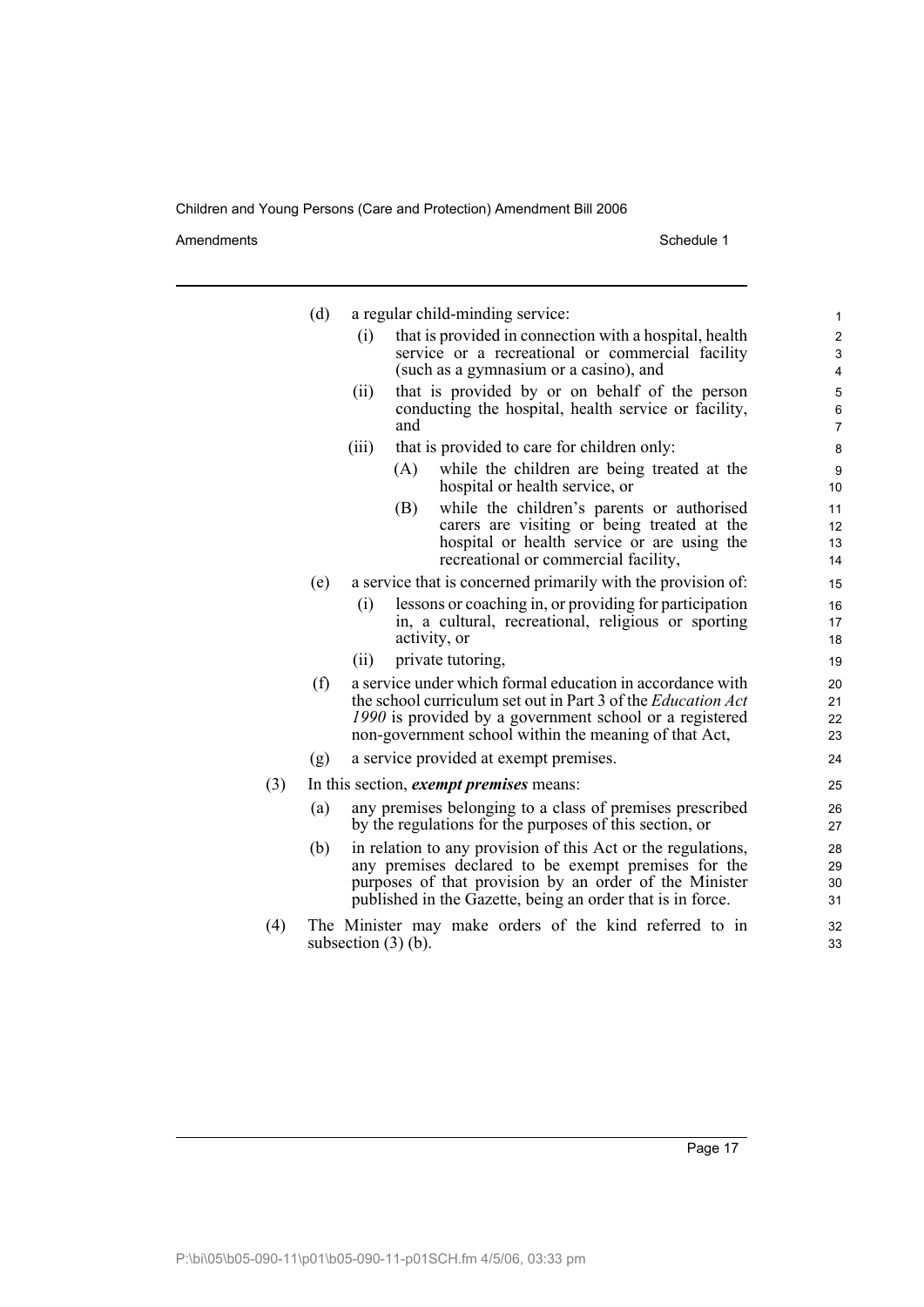Schedule 1 Amendments

#### **220B Regulations for or with respect to out of school hours care services**

Without limiting section 264 (Regulations), the regulations may make provision for or with respect to the following:

#### **Standards for out of school hours care services**

| (a) | imposing standards for out of school hours care<br>services, creating the offence of failure to meet<br>those standards and creating defences to that<br>offence,                                                                 |
|-----|-----------------------------------------------------------------------------------------------------------------------------------------------------------------------------------------------------------------------------------|
|     |                                                                                                                                                                                                                                   |
|     | $\mathcal{A}$ , and the set of the set of the set of the set of the set of the set of the set of the set of the set of the set of the set of the set of the set of the set of the set of the set of the set of the set of the set |

(b) the evidence that may be required to be provided to prove compliance with any such standard,

#### **Registration of out of school hours care services**

(c) imposing a prohibition on the provision of an out of school hours care service unless the service is registered, and creating the offence of breaching that prohibition,

#### **Applications for registration**

- (d) the persons who may apply for registration,
- (e) the manner in which, and the time within which, an application may be made,
- (f) fees payable for an application and the waiver, reduction, deferral and refund of such fees,
- (g) requiring that supporting documents and information in relation to an application be lodged (before or after the time of registration),
- (h) the consideration and determination of applications, including (but not limited to) the following:
	- (i) the time within which an application (or a particular stage of an application) is to be dealt with,
	- (ii) the grounds on which an application (or a particular stage of an application) may be rejected,
	- (iii) the grounds on which an application may be refused,
	- (iv) the way in which the rejection or determination of the application (or a particular stage of an application) is to be communicated to the applicant,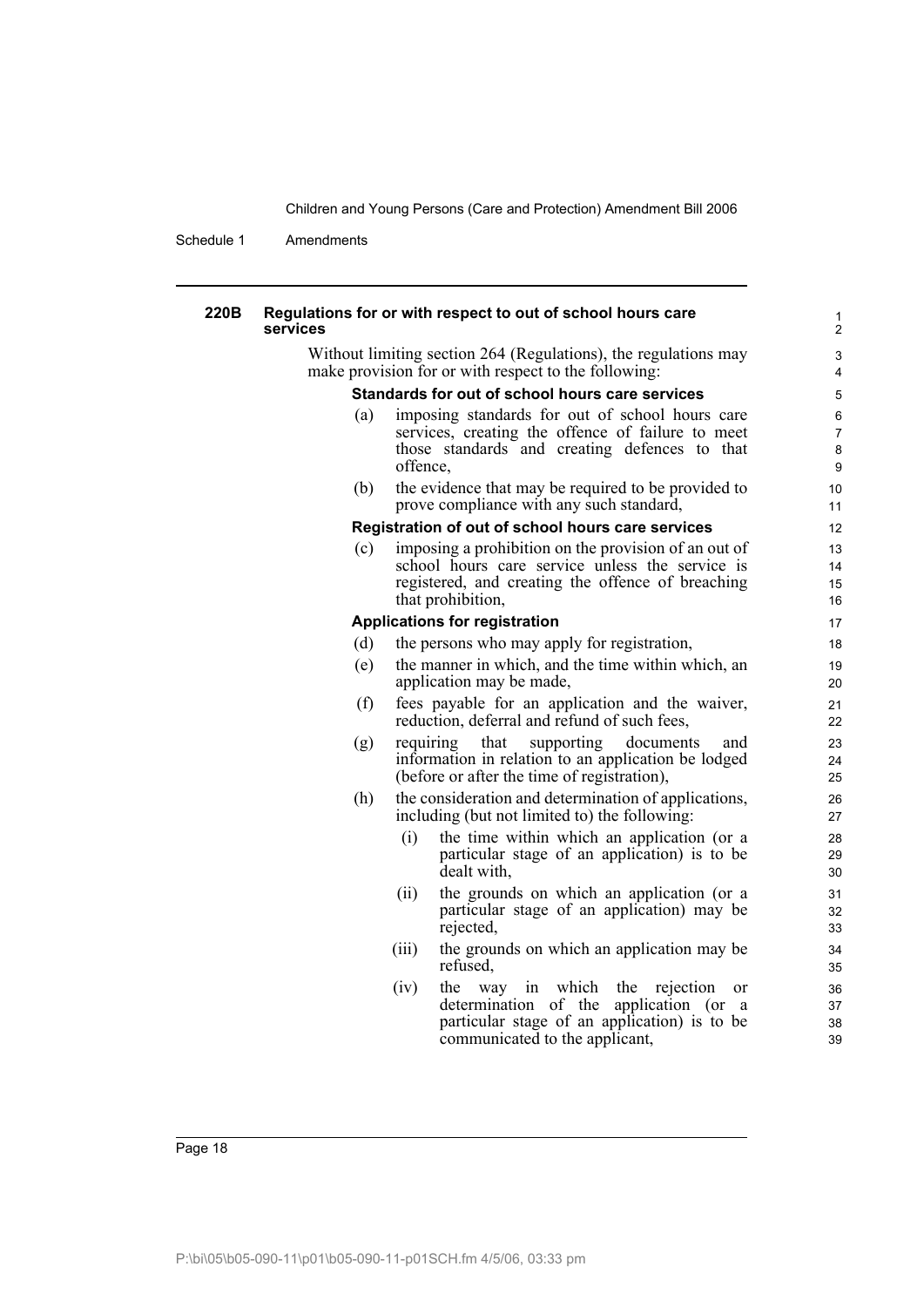Amendments Schedule 1

|                    | <b>Probity checks</b>                                                                           | 1        |
|--------------------|-------------------------------------------------------------------------------------------------|----------|
| (i)                | the probity checks that may be made on all persons                                              | 2        |
|                    | who are, or who are proposed to be, managing an                                                 | 3        |
|                    | out of school hours care service (or proposed out of                                            | 4        |
|                    | school hours care service) or who will have                                                     | 5        |
|                    | unsupervised direct access to children,                                                         | 6        |
| (j)                | the fees that may be charged for carrying out such                                              | 7        |
|                    | checks.                                                                                         | 8        |
|                    | <b>Registration</b>                                                                             | 9        |
| (k)                | the duration of registration,                                                                   | 10       |
| (1)                | providing for the imposition of conditions on out of                                            | 11       |
|                    | school hours care services, including the following<br>conditions:                              | 12       |
|                    |                                                                                                 | 13       |
|                    | (i)<br>conditions regulating the premises from<br>which the service is to be provided,          | 14<br>15 |
|                    | conditions regulating the times during which<br>(ii)                                            | 16       |
|                    | the service is to be available,                                                                 | 17       |
|                    | conditions regulating the number of children,<br>(iii)                                          | 18       |
|                    | and the age groups of the children, for whom                                                    | 19       |
|                    | the service may be provided,                                                                    | 20       |
|                    | conditions requiring the provision<br>(iv)<br>0ſ                                                | 21       |
|                    | information to parents or authorised carers,                                                    | 22       |
| (m)                | creating penalties for breach of a condition,                                                   | 23       |
|                    | Variation, suspension and revocation of registration                                            | 24       |
| (n)                | grounds on which registration may be<br>the                                                     | 25       |
|                    | suspended, varied (including by the imposition,<br>amendment or withdrawal of conditions)<br>or | 26<br>27 |
|                    | revoked,                                                                                        | 28       |
| $\left( 0 \right)$ | requiring the giving of notice of an intention to                                               | 29       |
|                    | suspend, vary or revoke registration,                                                           | 30       |
| (p)                | allowing a registered out of school hours care                                                  | 31       |
|                    | service provider time to make submissions in                                                    | 32       |
|                    | relation to any such intention,                                                                 | 33       |
| (q)                | the effect of a suspension, variation or revocation of<br>registration,                         | 34<br>35 |
| (r)                | the restoration of registration that has been                                                   | 36       |
|                    | suspended or revoked,                                                                           | 37       |
| (s)                | the fees payable for the variation of registration,                                             | 38       |
|                    | <b>Registered providers</b>                                                                     | 39       |
| (t)                | the functions of the registered out of school hours                                             | 40       |
|                    | care service provider under registration,                                                       | 41       |
|                    |                                                                                                 |          |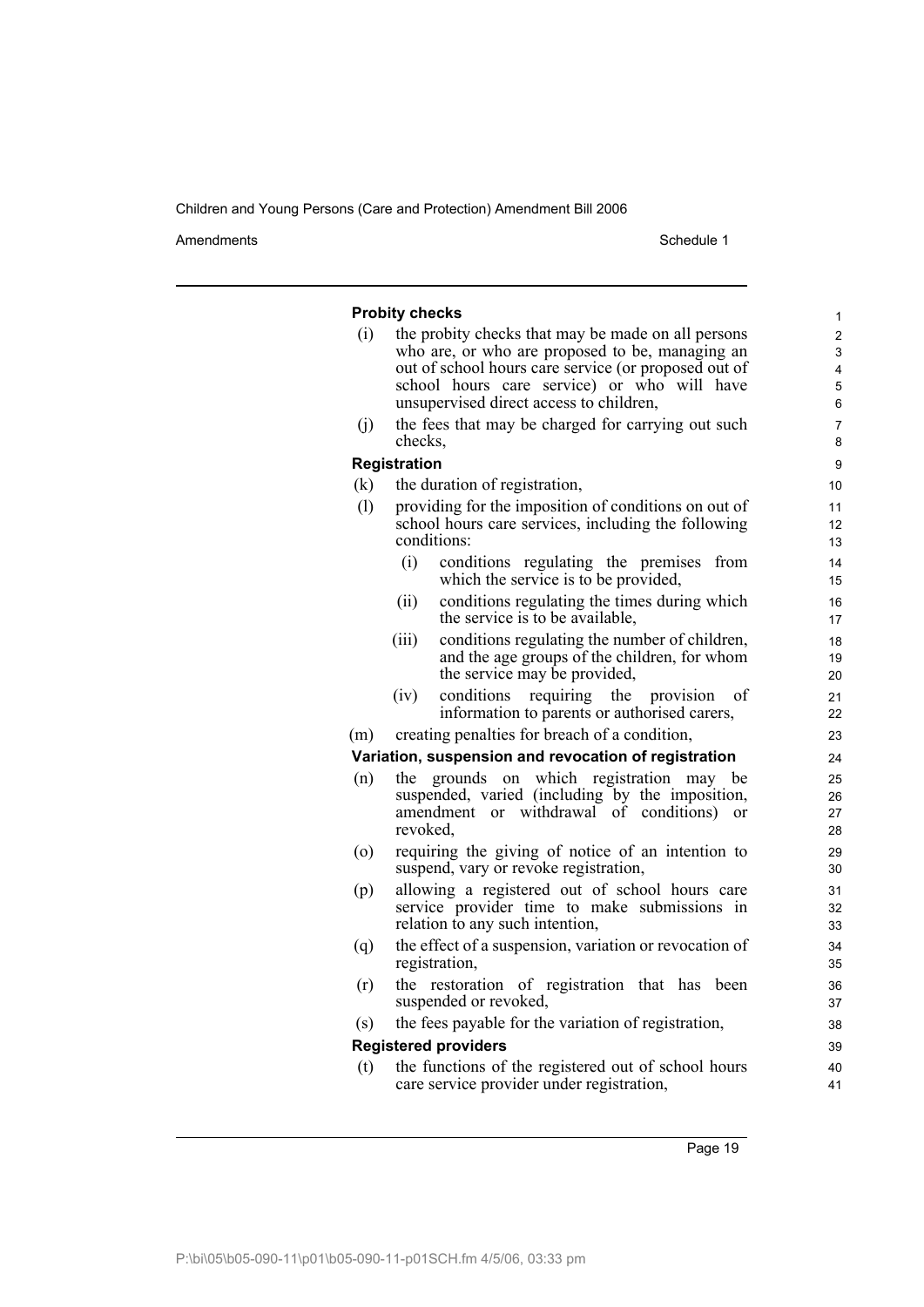#### Schedule 1 Amendments

| (u)  | the carrying out of self-assessments by registered<br>out of school hours care service providers,                                                                                                                                                     |
|------|-------------------------------------------------------------------------------------------------------------------------------------------------------------------------------------------------------------------------------------------------------|
| (v)  | the supervision of volunteers who assist registered<br>out of school hours care service providers,                                                                                                                                                    |
|      | <b>Records</b>                                                                                                                                                                                                                                        |
| (w)  | the records that are to be maintained in relation to an<br>out of school hours care service that a person is<br>registered to provide, including (but not limited to)<br>the following:<br>(i)<br>the information that the records are to<br>contain. |
|      | (ii)<br>the format in which they are to be made,                                                                                                                                                                                                      |
|      | (iii)<br>the person responsible for making and<br>maintaining them,                                                                                                                                                                                   |
|      | the persons who may inspect them,<br>(iv)                                                                                                                                                                                                             |
|      | (v)<br>the period for which they are to be retained,                                                                                                                                                                                                  |
|      | creating penalties for failure to maintain<br>(vi)<br>records.                                                                                                                                                                                        |
|      | Investigation                                                                                                                                                                                                                                         |
| (x)  | the investigative power of the authority responsible<br>for issuing registration, including the power to<br>inspect premises, require the production<br>of<br>documents or information and to require questions<br>to be answered or required,        |
|      | <b>OSHCS co-ordinator</b>                                                                                                                                                                                                                             |
| (y)  | requiring the appointment of a person to act as the<br>Out of School Hours Care Service co-ordinator of<br>the provider of out of school hours care service the<br>subject of registration,                                                           |
| (z)  | the qualifications and experience of the person to be<br>so appointed,                                                                                                                                                                                |
|      | <b>Registration authority</b>                                                                                                                                                                                                                         |
| (za) | the person or body that will issue registrations and<br>give effect to the regulations,                                                                                                                                                               |
|      | <b>Applying other provisions</b>                                                                                                                                                                                                                      |
| (zb) | applying provisions of Chapter 12, or the<br>regulations made under Chapter 12, to out of school<br>hours care services.                                                                                                                              |
|      |                                                                                                                                                                                                                                                       |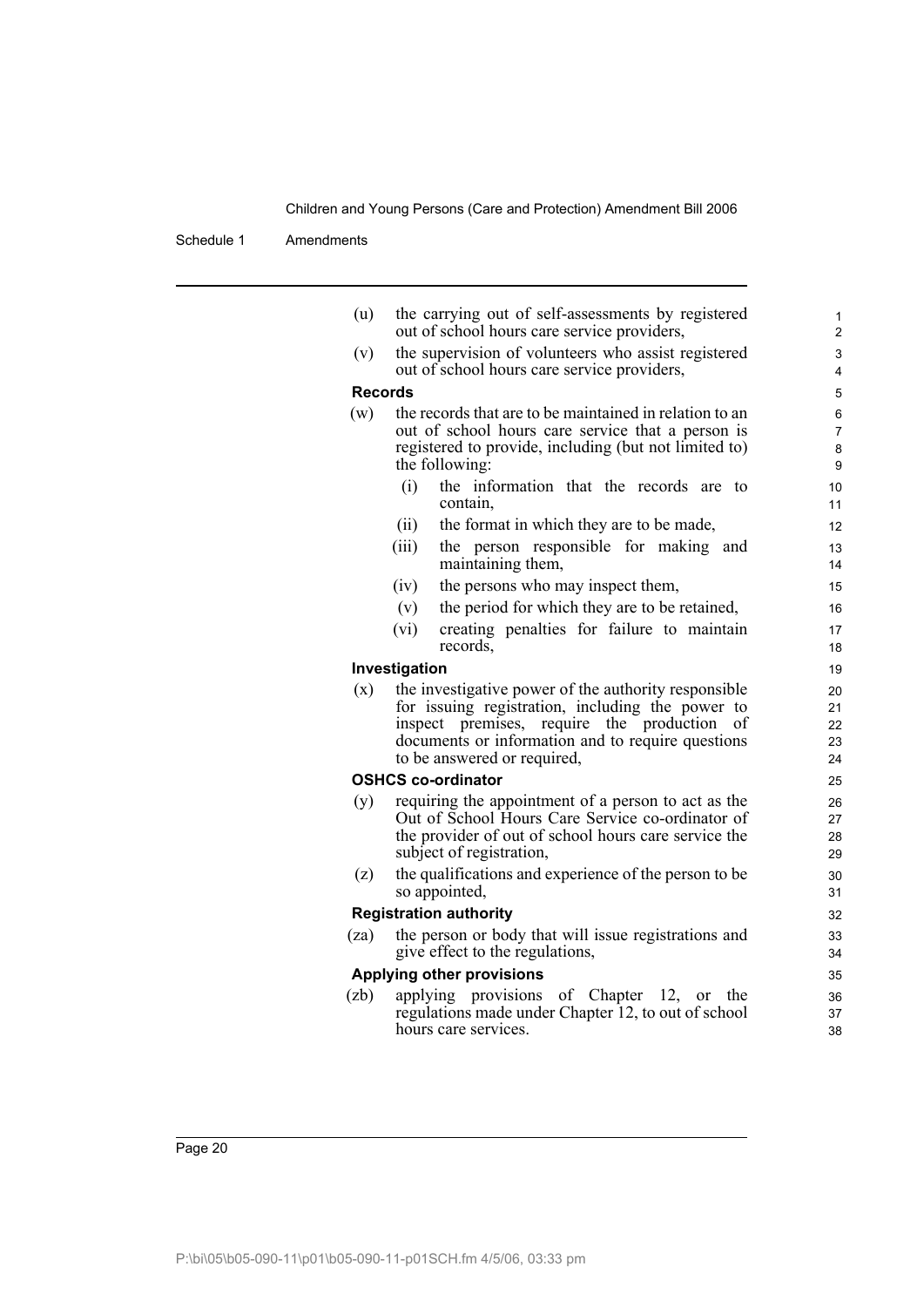Schedule 1

| $[71]$ |      |                           |      | Section 229 Unauthorised removal of children and young persons                                                                                                                                                                                                                                                                                                                                                                                                              | 1                                      |
|--------|------|---------------------------|------|-----------------------------------------------------------------------------------------------------------------------------------------------------------------------------------------------------------------------------------------------------------------------------------------------------------------------------------------------------------------------------------------------------------------------------------------------------------------------------|----------------------------------------|
|        |      | subject to NSW Act        |      |                                                                                                                                                                                                                                                                                                                                                                                                                                                                             | $\overline{2}$                         |
|        |      |                           |      | Insert "or care responsibility" after "protection" in section 229 (1) (a).                                                                                                                                                                                                                                                                                                                                                                                                  | 3                                      |
| $[72]$ |      |                           |      | Section 232 Persons under the parental responsibility of the Minister<br>leaving or being removed from care                                                                                                                                                                                                                                                                                                                                                                 | 4<br>5                                 |
|        |      |                           |      | Omit "care and protection" wherever occurring.                                                                                                                                                                                                                                                                                                                                                                                                                              | 6                                      |
|        |      |                           |      | Insert instead "care responsibility".                                                                                                                                                                                                                                                                                                                                                                                                                                       | $\overline{7}$                         |
| $[73]$ |      | certain persons           |      | Section 234 Reasons for removal and other information to be given to                                                                                                                                                                                                                                                                                                                                                                                                        | 8<br>9                                 |
|        |      |                           |      | Omit "care and protection" where secondly occurring in section 234 (1).                                                                                                                                                                                                                                                                                                                                                                                                     | 10 <sup>°</sup>                        |
|        |      |                           |      | Insert instead "care responsibility".                                                                                                                                                                                                                                                                                                                                                                                                                                       | 11                                     |
| $[74]$ |      |                           |      | Section 246 Separation of children and young persons from offenders                                                                                                                                                                                                                                                                                                                                                                                                         | 12 <sup>°</sup>                        |
|        |      |                           |      | Omit "care and protection of the Director-General or the Minister".                                                                                                                                                                                                                                                                                                                                                                                                         | 13                                     |
|        |      |                           |      | Insert instead "care responsibility of the Director-General or in the parental<br>responsibility of the Minister".                                                                                                                                                                                                                                                                                                                                                          | 14<br>15                               |
| $[75]$ |      |                           |      | <b>Section 256 Service of notices</b>                                                                                                                                                                                                                                                                                                                                                                                                                                       | 16                                     |
|        |      |                           |      | Insert after section $256(1)(b)$ :                                                                                                                                                                                                                                                                                                                                                                                                                                          | 17                                     |
|        |      |                           | (b1) | if a notice of address for service has been filed in<br>accordance with the rules of the Children's Court-<br>delivered, or sent by pre-paid post, to that address, or                                                                                                                                                                                                                                                                                                      | 18<br>19<br>20                         |
| $[76]$ |      | Section 256 (2) (a)       |      |                                                                                                                                                                                                                                                                                                                                                                                                                                                                             | 21                                     |
|        |      |                           |      | Insert "or $(b1)$ " after " $(b)$ ".                                                                                                                                                                                                                                                                                                                                                                                                                                        | 22                                     |
| $[77]$ |      | <b>Section 256A</b>       |      |                                                                                                                                                                                                                                                                                                                                                                                                                                                                             | 23                                     |
|        |      | Insert after section 256: |      |                                                                                                                                                                                                                                                                                                                                                                                                                                                                             | 24                                     |
|        | 256A |                           |      | Children's Court may dispense with service                                                                                                                                                                                                                                                                                                                                                                                                                                  | 25                                     |
|        |      | (1)                       |      | If the Children's Court is satisfied that an unacceptable threat to<br>the physical safety, welfare or well-being of a child or young<br>person or a party to any proceedings would arise if any notice or<br>other instrument required or authorised by this Act was given to,<br>or any document served on, a particular person, the Children's<br>Court may make an order dispensing with the giving of notice or<br>instrument to, or service on, the person concerned. | 26<br>27<br>28<br>29<br>30<br>31<br>32 |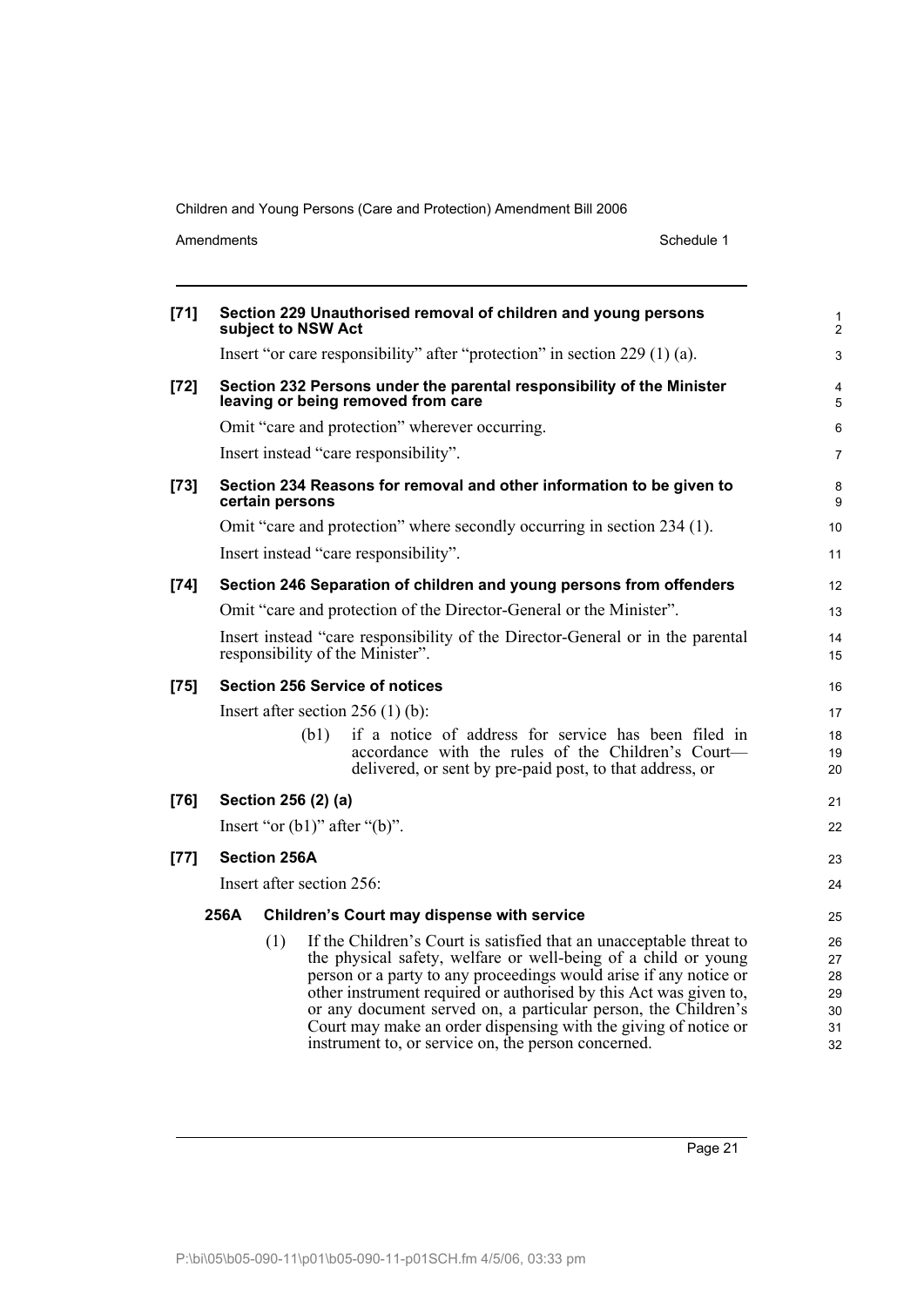|      | (2)                     | An order under this section excuses every other person from the<br>requirement to comply with any provision of this Act that<br>requires notification to, or service on, that person. | 1<br>$\overline{\mathbf{c}}$<br>3 |
|------|-------------------------|---------------------------------------------------------------------------------------------------------------------------------------------------------------------------------------|-----------------------------------|
| [78] |                         | <b>Section 259 Proceedings for offences</b>                                                                                                                                           | 4                                 |
|      |                         | Omit "100 penalty units" from section 259 (3).                                                                                                                                        | 5                                 |
|      |                         | Insert instead "200 penalty units".                                                                                                                                                   | 6                                 |
| [79] |                         | Schedule 3 Savings, transitional and other provisions                                                                                                                                 | 7                                 |
|      |                         | Insert before clause 1:                                                                                                                                                               | 8                                 |
|      | Part 1                  | <b>Regulations</b>                                                                                                                                                                    | 9                                 |
| [80] |                         | Schedule 3, clause 1 (1)                                                                                                                                                              | 10                                |
|      |                         | Insert at the end of the subclause:                                                                                                                                                   | 11                                |
|      |                         | Children and Young Persons (Care and Protection) Amendment<br>Act $2006$                                                                                                              | 12<br>13                          |
| [81] |                         | Schedule 3, Part 2, heading                                                                                                                                                           | 14                                |
|      | Insert before clause 2: |                                                                                                                                                                                       | 15                                |
|      | Part 2                  | Provision consequent on enactment of<br><b>Children and Young Persons (Care and</b><br><b>Protection) Amendment Act 2005</b>                                                          | 16<br>17<br>18                    |
| [82] | Schedule 3, Part 3      |                                                                                                                                                                                       | 19                                |
|      | Insert after clause 2:  |                                                                                                                                                                                       | 20                                |
|      | Part 3                  | Provisions consequent on enactment of<br><b>Children and Young Persons (Care and</b><br><b>Protection) Amendment Act 2006</b>                                                         | 21<br>22<br>23                    |
|      | 3                       | <b>Definition</b>                                                                                                                                                                     | 24                                |
|      |                         | In this Part:                                                                                                                                                                         | 25                                |
|      |                         | <b>amending Act means the Children and Young Persons (Care and</b><br>Protection) Amendment Act 2006.                                                                                 | 26<br>27                          |
|      |                         |                                                                                                                                                                                       |                                   |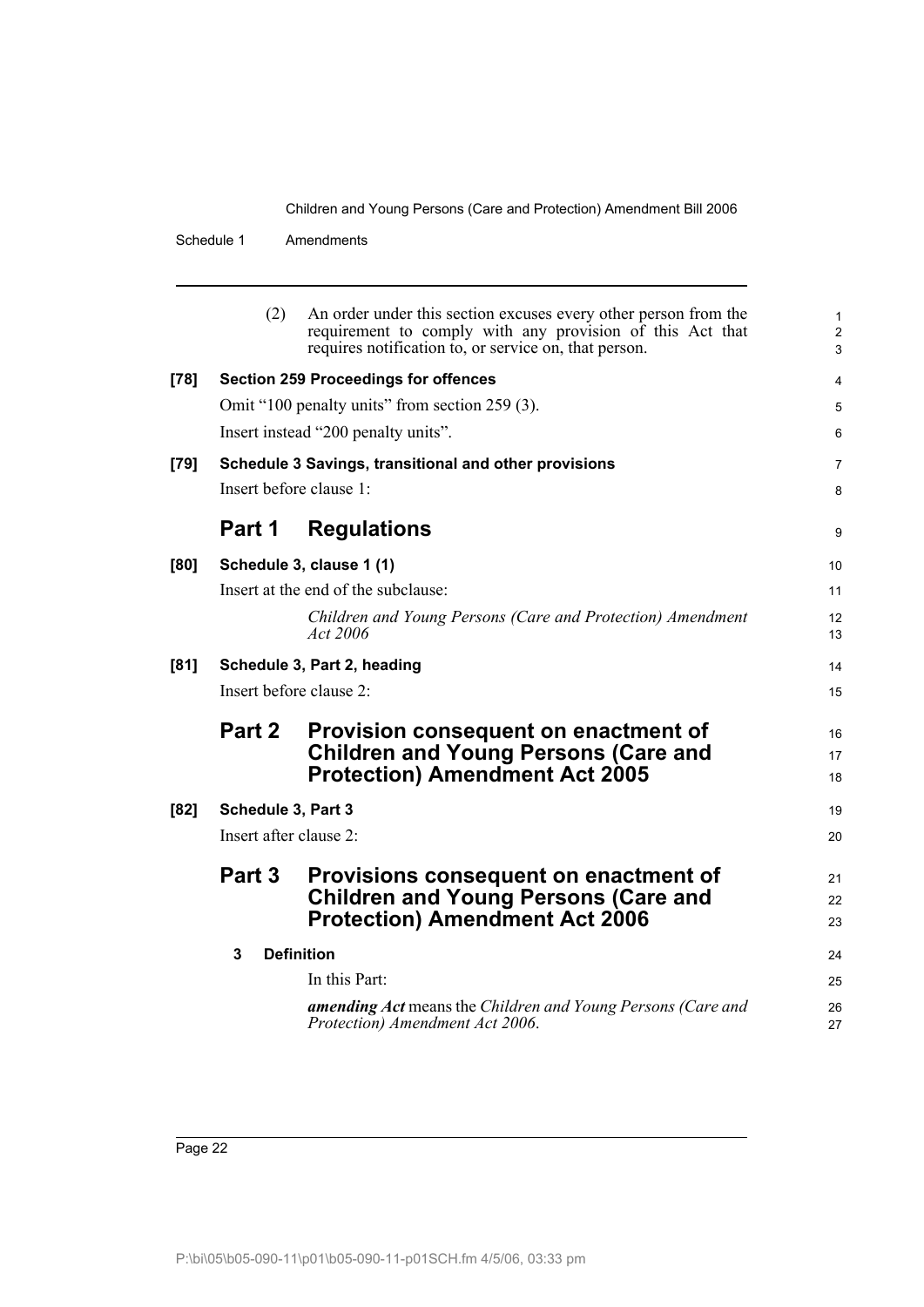Amendments Schedule 1

| 4  |     | Protection of persons who make reports or provide certain<br>information                                                                                                                                                                    | $\mathbf{1}$<br>$\overline{2}$ |
|----|-----|---------------------------------------------------------------------------------------------------------------------------------------------------------------------------------------------------------------------------------------------|--------------------------------|
|    | (1) | The amendment made to section 29 $(1)$ (f) by the amending Act<br>extends to any information disclosed to a body before the<br>commencement of the amendment.                                                                               | 3<br>4<br>5                    |
|    | (2) | Section 29 (3A) extends to reports made, actions taken or<br>information provided before the commencement of the<br>subsection.                                                                                                             | 6<br>7<br>8                    |
|    | (3) | Section 29 extends to any report made under section 120 or 121<br>before the amendment of section 29 (6) by the amending Act.                                                                                                               | 9<br>10                        |
| 5  |     | <b>Emergency care and protection orders</b>                                                                                                                                                                                                 | 11                             |
|    |     | Section 46 (5) extends to an application made before the<br>commencement of the subsection.                                                                                                                                                 | 12<br>13                       |
| 6  |     | Variation of care orders                                                                                                                                                                                                                    | 14                             |
|    |     | Section 61 (3), as repealed and re-enacted by the amending Act,<br>extends to any order sought before that repeal and re-enactment.                                                                                                         | 15<br>16                       |
| 7  |     | <b>Notification of care applications</b>                                                                                                                                                                                                    | 17                             |
|    |     | Section 64 $(7)$ and $(8)$ extend to any application made before the<br>commencement of the subsections.                                                                                                                                    | 18<br>19                       |
| 8  |     | Leave to file further documentary evidence or amend application                                                                                                                                                                             | 20                             |
|    |     | Section 68 (2) extends to documentary evidence filed before the<br>commencement of the subsection.                                                                                                                                          | 21<br>22                       |
| 9  |     | <b>Care proceedings</b>                                                                                                                                                                                                                     | 23                             |
|    |     | The amendments made to sections 71, 75, 79 and 90 by the<br>amending Act extend to care proceedings not finally determined<br>when the respective amendments commence.                                                                      | 24<br>25<br>26                 |
| 10 |     | <b>Court procedure</b>                                                                                                                                                                                                                      | 27                             |
|    | (1) | The amendments made to sections 93, 96 and 99, and section 104<br>as repealed and re-enacted, by the amending Act extend to<br>proceedings not finally determined when the respective<br>amendments and section 104 as re-enacted commence. | 28<br>29<br>30<br>31           |
|    | (2) | The amendments made to section 105 by the amending Act<br>extend to proceedings conducted before the commencement of<br>the amendments.                                                                                                     | 32<br>33<br>34                 |
|    |     |                                                                                                                                                                                                                                             |                                |